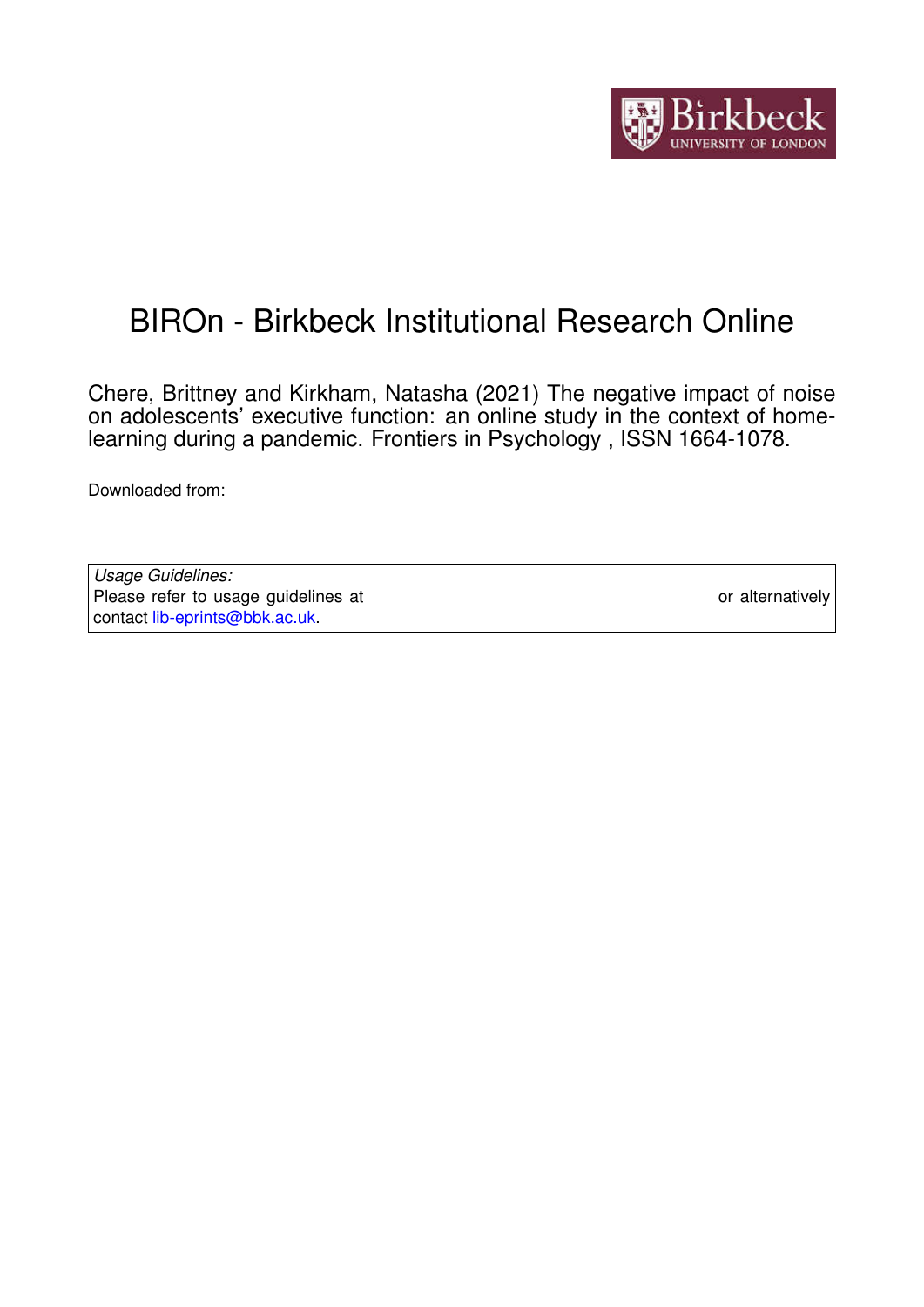



# The Negative Impact of Noise on [Adolescents' Executive Function: An](https://www.frontiersin.org/articles/10.3389/fpsyg.2021.715301/full) Online Study in the Context of Home-Learning During a Pandemic

Brittney Chere\* and Natasha Kirkham

Centre for Brain and Cognitive Development, Department of Psychological Sciences, Birkbeck, University of London, London, United Kingdom

UNICEF estimates that 1.6 billion children across the world have had their education impacted by COVID-19 and have attempted to continue their learning at home. With ample evidence showing a negative impact of noise on academic achievement within schools, the current pre-registered study set out to determine what aspects of the home environment might be affecting these students. Adolescents aged 11–18 took part online, with 129 adolescents included after passing a headphone screening task. They filled out a sociodemographic questionnaire, followed by a home environment and noise questionnaire. Participants then completed three executive function tasks (the Flanker, the Backward Digit Span, and the Wisconsin Card Sorting Test) while listening to a soundtrack of either white noise or home-like environmental noise. For purposes of analysis, based on the noise questionnaire, participants were separated into quieter and noisier homes. Results revealed that measures of the home environment significantly correlated with individual perceptions of noise and task performance. In particular, adolescents coming from noisier homes were more likely to report that they studied in a noisy room and that they were annoyed by noise when studying. In terms of noise and task performance, the Flanker task revealed that while older adolescents were more efficient overall than their younger peers, those older adolescents from noisier homes seemed to lose this advantage. Additionally, reaction times for younger adolescents from noisier homes were less impacted by accuracy compared to their peers from quieter homes, though there was no difference for the older adolescents. This evidence suggests that higher in-home noise levels lead to higher rates of annoyance and may be hindering home-learning, with both younger and older adolescents being impacted. Furthermore, the long-term effect of in-home noise on adolescent executive function task performance indicates that these findings transcend the pandemic and would influence in-school learning. Limitations and advantages of online adolescent research without researcher supervision are discussed, including sociodemographics and adapting tasks.

Keywords: environmental noise, home-learning, adolescent development, COVID-19, online research, executive function

#### **OPEN ACCESS**

Edited by:

Nicola K. Ferdinand, University of Wuppertal, Germany

#### Reviewed by:

Julia Karbach, University of Koblenz and Landau, Germany Stefania Muzi, University of Genoa, Italy

> \*Correspondence: Brittney Chere bchere01@mail.bbk.ac.uk

#### Specialty section:

This article was submitted to Developmental Psychology, a section of the journal Frontiers in Psychology

Received: 26 May 2021 Accepted: 31 August 2021 Published: 22 September 2021

#### Citation:

Chere B and Kirkham N (2021) The Negative Impact of Noise on Adolescents' Executive Function: An Online Study in the Context of Home-Learning During a Pandemic. Front. Psychol. 12:715301. doi: [10.3389/fpsyg.2021.715301](https://doi.org/10.3389/fpsyg.2021.715301)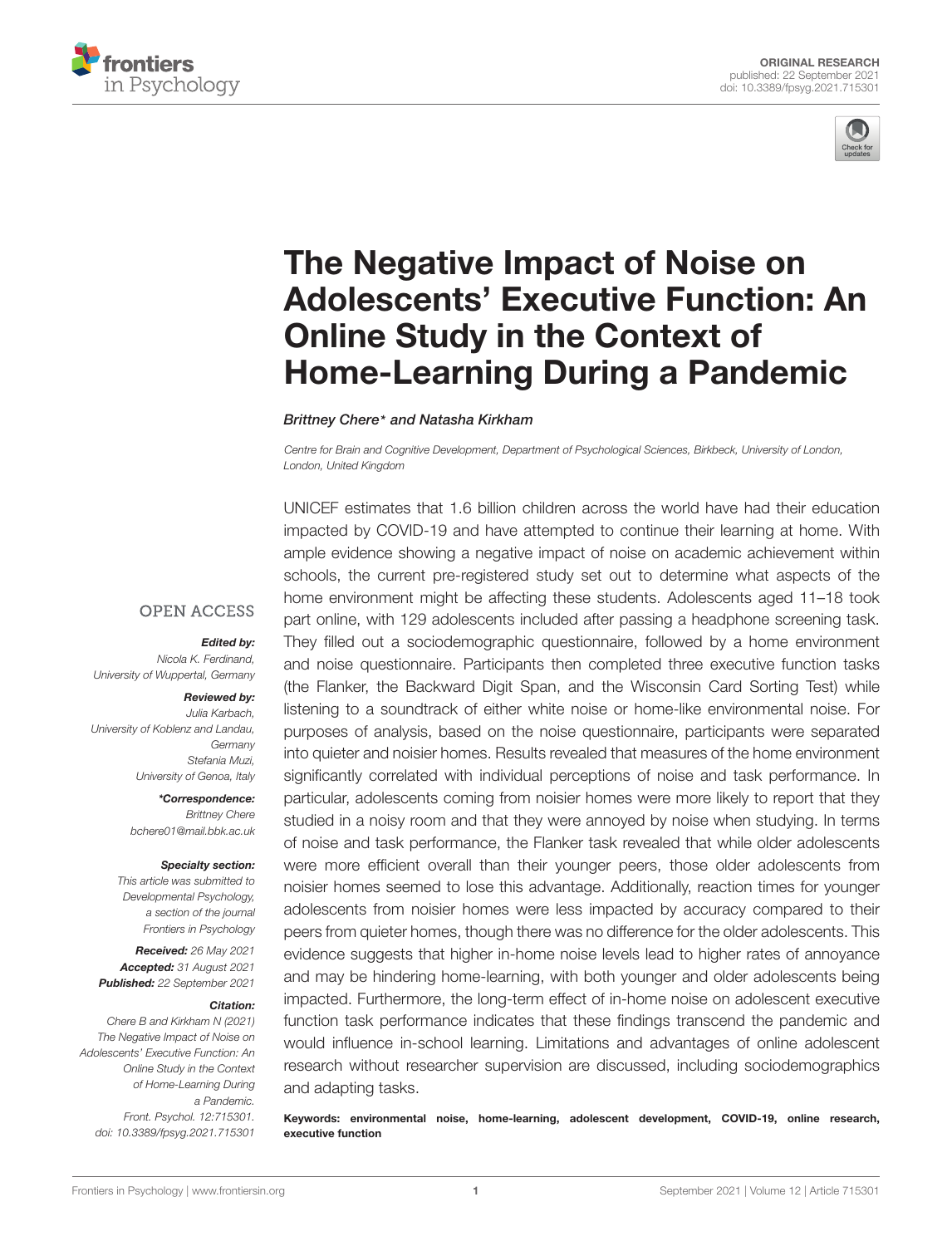# INTRODUCTION

Due to the COVID-19 pandemic, schools across 188 countries closed their doors to students by April 2020 in order to contain the spread of the virus, leaving approximately 1.6 billion students to continue their education from the safety of their homes<sup>[1](#page-2-0)</sup>. The impact this will have on the education of these children is vast and unprecedented. One particular question that needs to be addressed is how the change in environment, going from the structured classroom to the home, may be affecting educational outcomes. Secondary schools are often purpose built to foster learning, from the design and functionality of the entire building to the individual sections within classrooms (for an overview of U.K. regulations, see [Department for Education and Skills,](#page-15-0) [2015\)](#page-15-0). Importantly, the infiltration of noise from the outdoors and the transmission of noise between rooms within the building is often largely reduced. Even then, however, there is a large body of evidence showing that students' ability to learn is negatively affected by imposing noise, and that there may be possible longterm cognitive consequences (for an overview see [Shield and](#page-16-0) [Dockrell,](#page-16-0) [2003;](#page-16-0) [Klatte et al.,](#page-15-1) [2013\)](#page-15-1). What, then, could this mean for learning within the home, an environment that is built to serve various functions and with the potential of having many and different distracting noise sources?

While noise pollution is presently government regulated, many researchers in the field would argue that stricter regulations need to be implemented and that more research is necessary based on the documented adverse effects from exposure to noise [\(Fink,](#page-15-2) [2017\)](#page-15-2). Currently, the U.S. Environmental Protection Agency's general population guidelines are that the maximum average exposure to noise should not exceed 70 dB in order to prevent hearing loss, and that average indoor noise levels of 45 dB or greater will begin to interfere with activities and create annoyance<sup>[2](#page-2-1)</sup>. In a study attempting to determine the exposure to noise in schools, recordings across 13 U.K. schools during lessons revealed that the overall average noise level was found to be 64.2 dB L<sub>Aeq</sub>, with a general background noise level of 51 dB LA90 [\(Shield et al.,](#page-16-1) [2015\)](#page-16-1). A study similarly attempting to establish the in-home noise levels of school children found that the average noise level in the main room of the home was 55.2 dB L<sub>Aeq</sub> and the child's bedroom was 48.2 dB L<sub>Aeq</sub> [\(Pujol](#page-16-2) [et al.,](#page-16-2) [2014\)](#page-16-2). Evidently, similarly to schools, home noise levels seem to be exceeding the recommended indoor noise levels, making adolescents at risk for noise-induced annoyance and hindered learning.

As most formal learning occurs within the school environment, much of the research on how environmental noise impacts on learning takes place within schools. Not until the pandemic has the home been the environmental base for formal learning, with hardly any previous research, to our knowledge, having looked at the effect of in-home noise on learning. Thus, we will review the research focused on adolescent learning within schools, and link this to the few studies that have measured general in-home noise levels to determine how

these environments relate. The two streams of focus within the school literature are commonly the impact of noise on academic outcomes and the impact of noise on annoyance, with annoyance being defined as an emotional and cognitive response to a noise exposure [\(Guski et al.,](#page-15-3) [2017\)](#page-15-3) and is often used as an indicator for individual sensitivity to noise [\(Enmarker and Boman,](#page-15-4) [2004;](#page-15-4) [Connolly et al.,](#page-15-5) [2013\)](#page-15-5). In a recent study by [Massonnié et al.](#page-16-3) [\(2020\)](#page-16-3) looking at the effect of noise on reported annoyance and schoolwork interference in children, they concluded that these are separate but correlated mechanisms that may be susceptible to individual differences. This last note concurs with [Passchier-Vermeer and Passchier](#page-16-4) [\(2000\)](#page-16-4), who determined that individual differences are key to understanding how noise affects development, particularly societal factors such as the home environment. Thus, while attempting to understand how in-home noise may be impacting learning using the research previously done within the school environment, we may further understand how adolescents' individual experiences within their home environments might be impacting their school learning, allowing for both streams of research to inform each other.

Unfortunately, most of the literature on noise annoyance and its effects on development are focused specifically on road traffic noise [\(Massonnié et al.,](#page-16-3) [2020\)](#page-16-3), giving a very narrow understanding of noise-induced annoyance as it is a subjective measure that can vary individually depending on the type of noise [\(Enmarker and Boman,](#page-15-4) [2004\)](#page-15-4). What is known, is that levels of reported noise have been directly tied to noise-induced annoyance, with higher levels of noise relating to higher rates of annoyance in adolescents aged 13–15 [\(Ali,](#page-15-6) [2013\)](#page-15-6) and 11–18 [\(Minichilli et al.,](#page-16-5) [2018\)](#page-16-5), though another study with 13-to-15 year-olds only found a poor correlation [\(Lundquist et al.,](#page-15-7) [2000\)](#page-15-7). Furthermore, adolescents have reported annoyance to both external and internal noises [\(Ali,](#page-15-6) [2013\)](#page-15-6), though interestingly, one study found that adolescents aged 11–16 reported more annoyance for noise stemming from outside of the classroom compared to internal noise, even though noise from within the classroom occurred much more frequently [\(Connolly et al.,](#page-15-5) [2013\)](#page-15-5). The positive deduction made by the authors was that reducing the nuisance of outdoor noise heard within the classroom alone should then greatly decrease the negative effects of noise. Potential evidence for this was found by [Ali](#page-15-6) [\(2013\)](#page-15-6), who reported that noise levels within classrooms significantly reduced after restricting nearby outdoor road traffic and railways.

The findings looking at effects of age on rates of noise-induced annoyance are not as clear, with some studies showing that younger adolescents report more annoyance compared to their older peers [\(Lundquist et al.,](#page-15-7) [2000;](#page-15-7) [Ali,](#page-15-6) [2013;](#page-15-6) [Minichilli et al.,](#page-16-5) [2018\)](#page-16-5), while another study found higher rates of noise-induced annoyance in older adolescents [\(Connolly et al.,](#page-15-5) [2013\)](#page-15-5). While effects of noise on academic performance within the literature of noise-induced annoyance is often not directly measured, students have reported the belief that environmental noise levels have negatively affected their academics [\(Ali,](#page-15-6) [2013;](#page-15-6) [Connolly et al.,](#page-15-5) [2013\)](#page-15-5). To note, no effects of gender on rates of annoyance have been found [\(Lundquist et al.,](#page-15-7) [2000;](#page-15-7) [Enmarker and Boman,](#page-15-4) [2004;](#page-15-4) [Minichilli et al.,](#page-16-5) [2018\)](#page-16-5). We can therefore conclude that levels of indoor classroom noise are directly tied to rates of annoyance and

<span id="page-2-0"></span> $1$ [unicef.org](http://unicef.org)

<span id="page-2-1"></span><sup>2</sup> [epa.gov](http://epa.gov)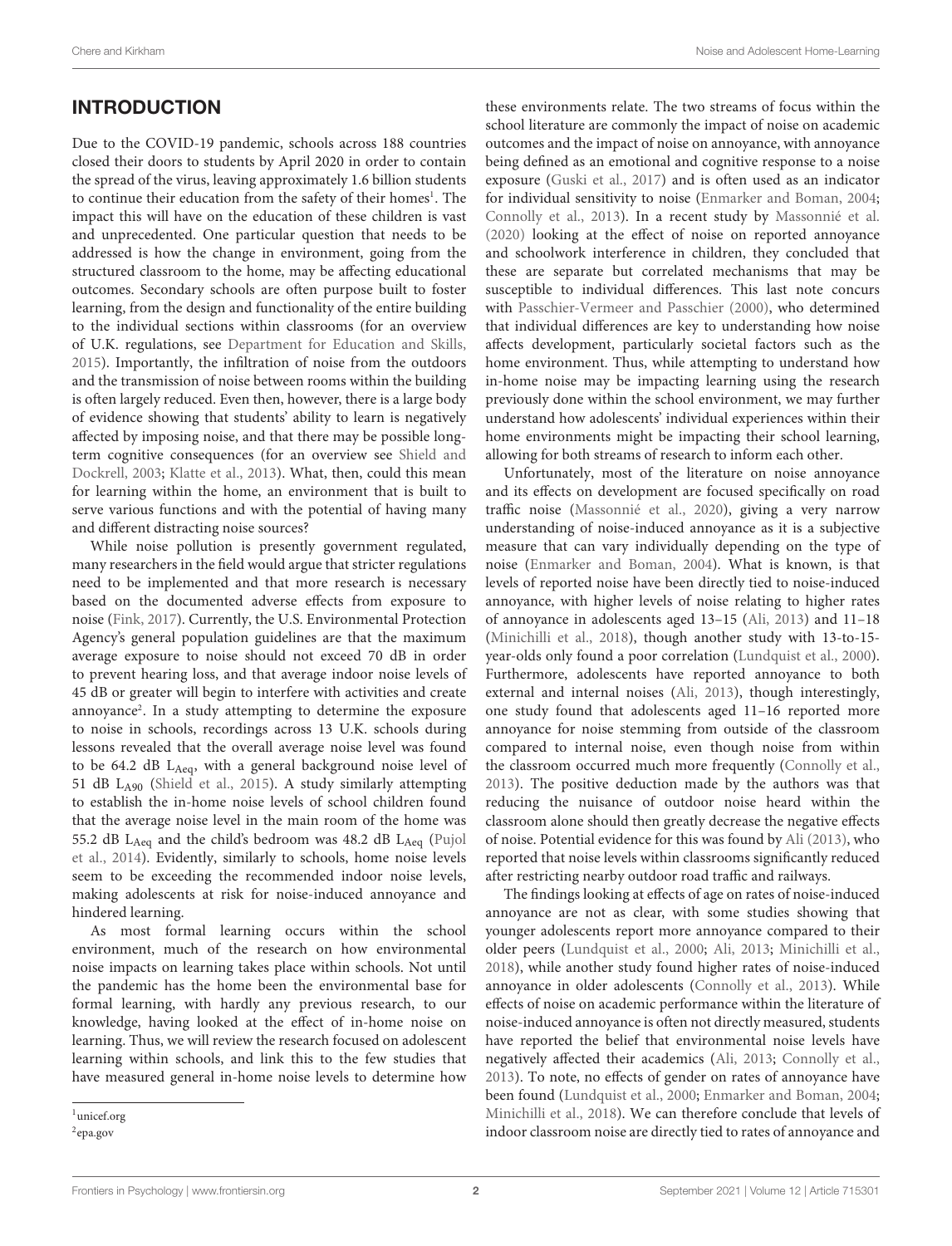self-reported academic performance. Such a finding is important, as [Pujol et al.](#page-16-6) [\(2012\)](#page-16-6) reported that indoor noise levels in the home have been linked to dwelling type, with children's bedroom noise levels being higher in more collective dwellings (i.e., being closer to and having more neighbors) and the main room in the home being higher in detached dwellings (i.e., no direct neighbors). Furthermore, they reported higher noise levels when more people were present in the home. This is particularly poignant in the context of COVID-19, whereby families may be grouping together in homes in order to support each other through the pandemic and the isolating lockdowns.

The line of research that has been directly measuring the effect of noise on academic achievement has largely focused on children [\(Connolly et al.,](#page-15-8) [2019\)](#page-15-8), with two in-depth reviews published. In the earlier review by [Shield and Dockrell](#page-16-0) [\(2003\)](#page-16-0), they determined that noise within the classroom appears to impact specifically on numeracy, reading, language, and speech, and also on overall academics. Furthermore, they deduced that noise is likely to have a greater impact when completing tasks that require higher processing demands, meaning that adolescents with more cognitively demanding schoolwork may be more affected by noise than the children included in the review. In [Klatte et al.'](#page-15-1)s [\(2013\)](#page-15-1) later review, they concluded that there is currently evidence for significant negative effects of environmental noise within the classroom on auditory tasks that involve the perception of speech and listening comprehension, as well as non-auditory tasks that involve reading, writing, and short-term memory. Of note, both reviews determined that due to the mixed findings in the literature, there is not enough evidence for a strong understanding and conclusion on how noise negatively impacts on academic learning. They do, however, state that chronic exposure to environmental noise is likely to impact on general cognitive development, meaning that exposure during childhood could have cascading effects on later adolescence and potentially adulthood. This would also imply that consistent exposure to noise in the home could also have widespread consequences.

A more recent study specifically looking at adolescents aged 11–16 found direct evidence of classroom noise affecting their reading ability. [Connolly et al.](#page-15-8) [\(2019\)](#page-15-8) had students listen to a naturalistic recording of non-verbal classroom noise through headphones at 50, 65, and 70 dB while completing a short reading task. By using an audio recording that depicts the actual environment that students typically learn in, along with a controlled learning paradigm, they were able to directly determine how this noise impacts on performance. Interestingly, they found that while older adolescents were generally better than their younger peers in the 50 dB condition, only the older adolescents' performance was negatively affected in the louder 65 dB condition. When comparing the audio at 50 and 70 dB, participants of all ages attempted less questions and were less accurate in the 70 dB condition. It was suggested that the greater effect of the 65 dB noise condition on the older adolescents was tied to their enhanced focus on the task, and they were thus more disrupted by the noise, but then at the highest noise level it was loud enough to be cognitively distracting for both age groups. It is therefore evident from much of the research looking into

how environmental noise impacts on learning, that the cognitive ability to deal with background noise plays a key role.

When environments are information rich with lots of stimulus input, learning requires the skills to attend to and process relevant and important information, while ignoring the irrelevant and distracting information [\(Stevens and Bavelier,](#page-16-7) [2012\)](#page-16-7). As [Parmentier](#page-16-8) [\(2014\)](#page-16-8) concludes in a review, auditory distraction is defined as an auditory stimulus that violates what the cognitive system has predicted, therefore taking away attention from the task at hand and interfering with the current goal-directed behavior. Thus, the ability to selectively attend to the appropriate information and inhibit the distractors is necessary for learning to occur in most environments, giving executive function (EF) a fundamental role. Importantly, research shows that EF undergoes significant development throughout childhood and adolescence [\(Diamond,](#page-15-9) [2013\)](#page-15-9). So while much of the research has historically focused on children, it is clear that adolescents are still very much susceptible to the negative effects of noise. Importantly, EF has also been directly linked to academic achievement across development [\(Jacob and Parkinson,](#page-15-10) [2015\)](#page-15-10), particularly in math and reading [\(Best et al.,](#page-15-11) [2011\)](#page-15-11). More specifically, working memory, attentional flexibility, and inhibitory control have been found to be key EF components in this relationship [\(McClelland](#page-16-9) [and Cameron,](#page-16-9) [2019\)](#page-16-9). EF therefore serves two important roles within the current literature: (1) its developmental trajectory implies that differences within younger and older adolescents should be seen in terms of how noise impacts on learning, and (2) it is key for successful academic learning. The question remains though- how might all of this research translate to how noise within the home environment is impacting adolescent learning?

An important aspect to consider when making the comparison between the school and the home, is that adolescent formal learning usually involves teacher-guided group or independent learning, with other students of the same age generally working on the same tasks. These are factors that may indeed help keep focus and reduce the effects of noise and distraction. The environments at home, especially during the pandemic, most likely do not have any of these protective factors. Learning is now partially 'live' through an online format with stints of it being fully independent work without any teacher supervision (note: this will be dependent on the type of school and the school system). Additionally, very rarely would there be another person in the home working on the same task. Instead, with entire families being confined to the home during the pandemic, students learning at home could be surrounded by parents taking work calls, younger siblings playing, and grandparents making a cup of tea. Furthermore, the home is built to serve many functions other than studying and learning, ranging from cooking food, cleaning clothes, relaxing, playing, practicing hobbies, and being entertained. Thus, unlike a school, the home is not built to foster academic learning and to block out noisy distractors. So, while it is clear that noise has a negative impact on annoyance and academic achievement within schools, it is important to consider that the effect in the general home environment may be even greater. Of further importance is the finding that lower SES homes are likely to be exposed to higher levels of noise [\(Dale](#page-15-12) [et al.,](#page-15-12) [2015;](#page-15-12) [Casey et al.,](#page-15-13) [2017\)](#page-15-13), and more chaotic homes have been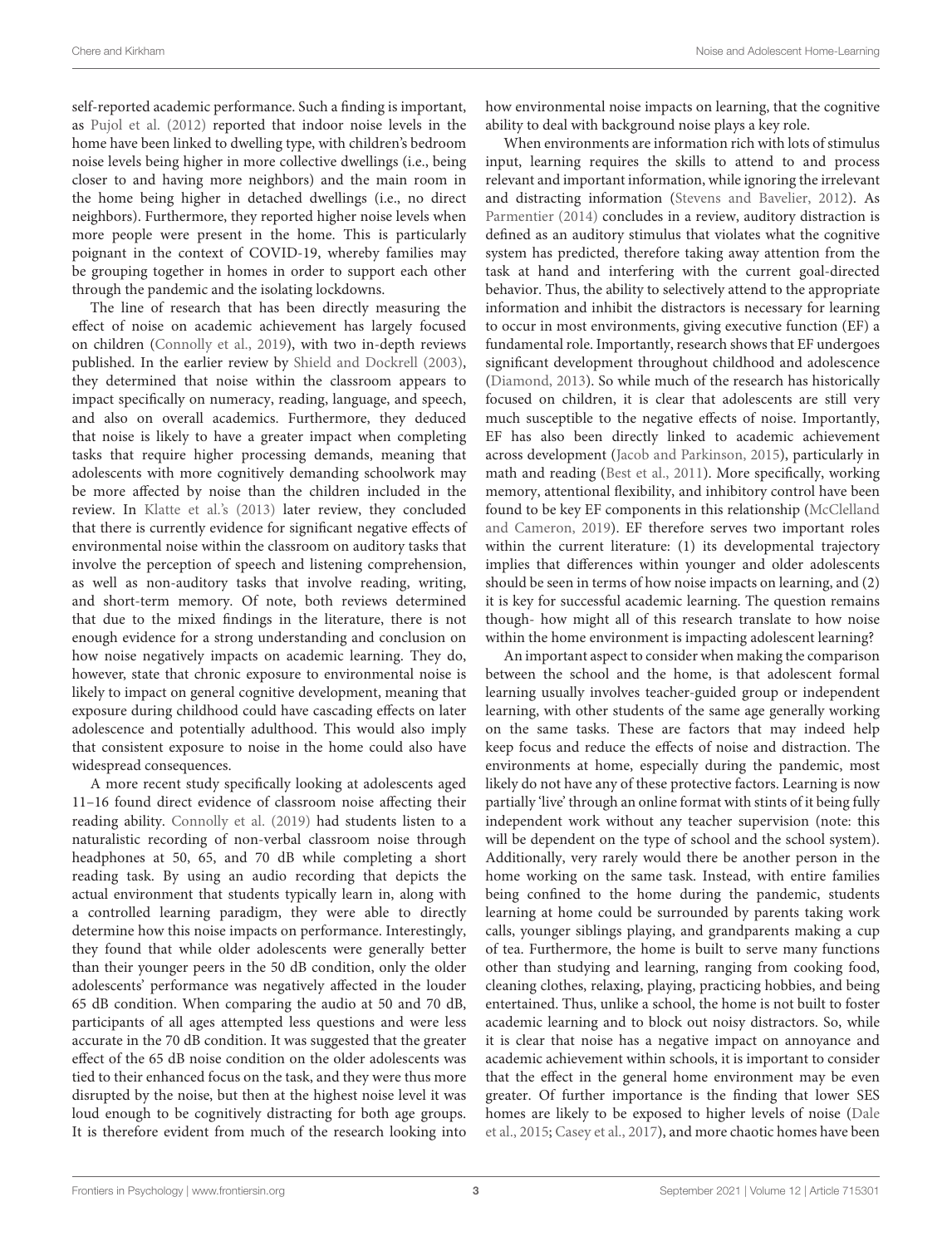associated with lower family income and less educated caregivers [\(Dumas et al.,](#page-15-14) [2005\)](#page-15-14). This would imply that some adolescents may be more burdened by the impact of noise on their home-learning.

The main purpose of the current study was (a) to investigate the effect of the home environment, and in particular in-home noise, on adolescent learning in order to better understand how students have been impacted by the pandemic, and (b) to expand the methodology of online developmental research. To address these two aims, we ran an online experimental study along with questionnaires, where adolescents were asked to complete several EF tasks during which they listened to either a naturalistic recording of a noisy home or white noise. The EF tasks were used as a proxy for academic learning for two reasons: (1) the chosen tasks measure shifting, inhibitory control, and working memory, EF constructs that have been directly linked to academic achievement [\(McClelland and Cameron,](#page-16-9) [2019\)](#page-16-9), and (2) the circumstances surrounding the COVID-19 pandemic made it impossible to work in close concert with schools and teachers to ascertain all of the learning materials being used by the individual participants, based on school year and age. Adolescents aged 11–18 were asked to take part with the plan of splitting them into younger and older age groups. An advantage of having adolescent participants is that it allowed for the study to be run independently online, without any researcher supervision. As [Connolly et al.](#page-15-5) [\(2013\)](#page-15-5) concluded that adolescents can both reliably and accurately report the noise acoustic levels within their environment and how it disrupts their learning, the current study had participants fill out a home environment and noise questionnaire. They were asked for specific details about their home and their subjective perceptions of the noise, which included measures of noise-induced annoyance. Based on their responses to the frequency of specific sound occurrences, they were then given an overall home noise score.

Participants then completed three different EF tasks: The Flanker, the Wisconsin Card Sorting Test (WCST), and the Backward Digit Span (BDS). The concurrent environmental noise being played through their headphones depicted a noisy and vibrant home, similar to what [Connolly et al.](#page-15-8) [\(2019\)](#page-15-8) had done with school noise, and following the previously mentioned review by [Parmentier](#page-16-8) [\(2014\)](#page-16-8), would represent the unpredictable and ever changing noise that is often present in a home and is most likely to cause distraction. The white noise was used to both serve as a constant background noise that was completely predictable and thus not distracting, and to block out actual environmental noise in the testing environment. The main experimental hypotheses were that overall, adolescents listening to the environmental noise would perform worse on all three EF tasks compared to their peers listening to the white noise. In terms of the effect of in-home noise on EF task performance, no specific hypotheses were predicted though these results were planned to be explored. It was, however, predicted that there would be an effect of experience with noise, whereby adolescents from quieter homes would have more difficulty on the tasks if listening to the environmental noise compared to their peers from noisier homes, who would have more practice in cognitively dealing with such distracting noise. Effects of age will be looked at, though exact predictions of the interactions with background

noise and in-home noise were not made due to the lack of previous studies directly measuring this.

# MATERIALS AND METHODS

#### **Participants**

In total, 149 adolescents aged 11-to-18-years-old fully completed the online study from the comfort of their homes. As preregistered, only the 129 who passed the headphone screening task (described below) who could ensure good audio quality were included. The mean age for these adolescents was 14.46 years (range =  $11.08-18.92$  years,  $SD = 2.11$  years) with 74 females, 53 males, one gender fluid, and one not specified. To further ensure that the participants could appropriately see the visual stimuli presented on the screen and hear the auditory stimuli played through the headphones, they were asked about any visual or auditory impairments. Of these 129 participants, 101 reported no visual correction needed, 28 reported needing and wearing their corrective lenses, and none reported needing but not wearing their corrective lenses. Furthermore, 127 participants reported not needing a corrective hearing device, 2 reported needing and wearing their corrective hearing device, and none reported needing but not wearing their corrective hearing device. Thus, no participants were further excluded based on these criteria.

Data on participant ethnicity was collected and then grouped together based on the UK Office for National Statistics' ethnic groupings<sup>[3](#page-4-0)</sup>. For detailed demographic information, see [Table 1](#page-4-1). Participants were recruited using flyers seeking neurotypical adolescents between the ages of 11 and 18-years-old in the United Kingdom ( $N = 119$ ) and United States ( $N = 10$ ) via word of mouth, social media, online parenting groups, and a database of participants. Data collection occurred between 16 June 2020 and 11 April 2021. For a very detailed accounting of the COVID-19 responses and regulations within both the United Kingdom

<span id="page-4-0"></span><sup>3</sup>[www.ons.gov.uk](http://www.ons.gov.uk)

<span id="page-4-1"></span>TABLE 1 | Subject ethnicity by income-to-needs ratio.

|                               |            | <b>INR Quartile Groups</b> |          |          |                |  |  |  |
|-------------------------------|------------|----------------------------|----------|----------|----------------|--|--|--|
| <b>Ethnicity</b>              | $n$ (%)    |                            | 2        | з        | 4              |  |  |  |
| Arab                          | $\cap$     | 0                          | $\Omega$ | $\Omega$ | 0              |  |  |  |
| Asian or Asian British        | 6(5.77)    | 3                          | $\Omega$ | 2        |                |  |  |  |
| <b>Black or Black British</b> | 3(2.88)    | 2                          |          | $\Omega$ | 0              |  |  |  |
| Mixed                         | 10 (9.62)  | 5                          |          | 2        | $\mathfrak{p}$ |  |  |  |
| White                         | 85 (81.73) | 16                         | 35       | 12       | 22             |  |  |  |

INR stands for income-to-needs ratio. INR quartile groups were created using the quartile cut offs of 16,875, 21,875, and 25,000. Frequencies of INR quartiles per ethnicity are reported above. Participant ethnicity was grouped. Arab was its own group. Asian or Asian British = Indian, Pakistani, Bangladeshi, Chinese, and any other Asian background. Black or Black British = Caribbean, African, and any other Black background. Mixed = White and Black Caribbean, White and Black African, White and Asian, and White and any other Mixed background. White = British, Irish, and any other White background.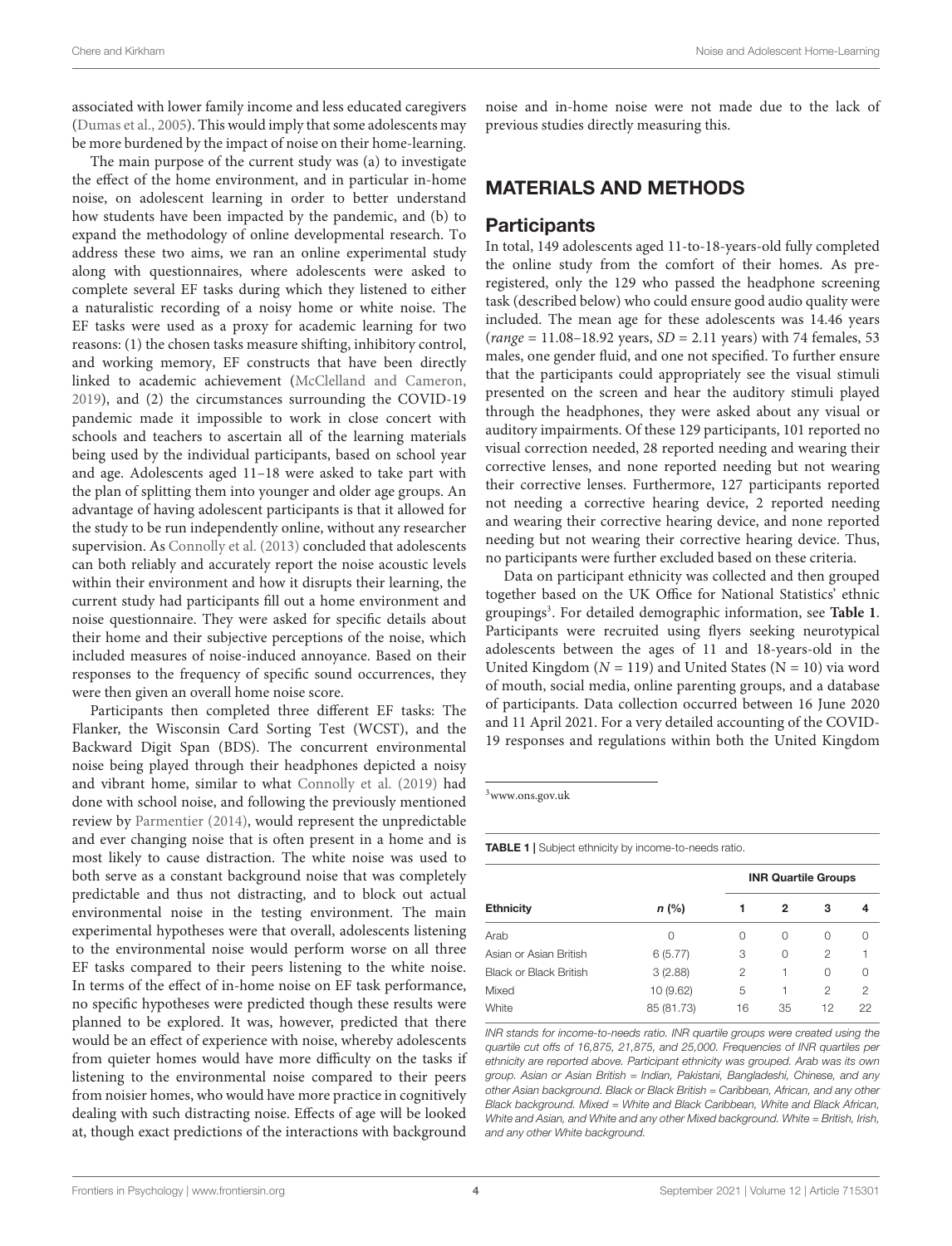and United States, please see the following website<sup>[4](#page-5-0)</sup> describing the Oxford COVID-19 Government Response Tracker and its findings or see their published papers: United Kingdom-[Cameron-Blake et al.](#page-15-15) [\(2020\)](#page-15-15) and United States- [Hale et al.](#page-15-16) [\(2020\)](#page-15-16). Of note, all schools in both countries were closed for extended periods of time due to the pandemic, meaning that all participants in the current study experienced home-learning. Online written consent was obtained from each participant as well as from a caregiver, for those younger than 16 years of age. A £/\$5 gift voucher was given to each participant to thank them for their time. This study was designed in accordance with the Declaration of Helsinki and reviewed and approved by the School of Sciences Ethics Committee at Birkbeck, University of London, reference number: 192071. The analysis plan for this project was preregistered on [asprecited.org](http://asprecited.org/) on the 5th of August 2020, reference number: 45752. Prior to this date, no data from this project was accessed or analyzed.

## Materials and Stimuli

The study was built and hosted on Gorilla Experiment Builder<sup>[5](#page-5-1)</sup>. The executive function tasks were previously created on Gorilla to be used by experimenters. Participants completed the study via a link sent to them by the experimenter on a desktop computer or laptop device that was available to them. They were also asked to use any set of headphones that they had access to. Participants filled out two questionnaires and completed three executive function tasks.

### Sociodemographic-Short Questionnaire

The [MacArthur Research Network on SES and Health](#page-15-17) [\(2008\)](#page-15-17) Sociodemographic-short questionnaire was used to measure several facets of socioeconomic status. Slight changes were made to reflect both American and British culture. The questionnaire included two visual ladders of sliding scales, measuring subjective perspectives of one's place within both the local community and the country. They were further asked about their highest level of education and their current job. In order to get an understanding of their income, they reported how much they earned in the past 12 months before deductions, how many adults bring income into the household, and how much total income they earned from all possible sources.

# Home Environment and Noise **Questionnaire**

This three-part questionnaire, using a 4-point Likert response scale, was created for the purpose of this study (see **[Supplementary Appendix A](#page-15-18)** for the full questionnaire). Part one asked the participant about the make-up of their household, including dwelling type and number of inhabitants before the presence of COVID-19 (before March 1st, 2020) and during COVID-19 (after March 1st, 2020). The second part asked questions regarding subjective noise measures, including their annoyance to the noise in their work rooms as well as desired

levels of noise for studying. The third section consisted of 25 questions asking about the frequency of specific noise sources in their homes. The questions themselves were designed so that half were positively stated, and the other half were negatively stated.

# Noise Recordings

Two different audio recordings were played through the headphones during the completion of the EF tasks. Audacity  $2.4.1<sup>6</sup>$  $2.4.1<sup>6</sup>$  $2.4.1<sup>6</sup>$  was used to put together the two audio recordings that made up the Environmental Noise and White Noise conditions. Individual sounds within the environmental noise recording were obtained from Freesound<sup>[7](#page-5-3)</sup> and included the following: airplane, vacuum, toilet flush, footsteps, washing machine, muffled T.V. (words not interpretable), gaming laser sound, dog barking, door opening and closing, doorbell ringing, traffic, birds, various toys, and children laughing. The white noise (pure noise 3) was downloaded from The MC<sup>2</sup> Method online<sup>[8](#page-5-4)</sup>. Both the White Noise and Environmental Noise recordings lasted for 15 minutes and were matched for frequency. A White Noise condition was used as a control to the Environmental Noise condition over silence as a means of blocking out the noises that would naturally be occurring in the participant's homes during the completion of the task and would thus bias results.

## Headphone Screening

A headphone screening was used to (1) set the volume of the noise conditions, as we did not have direct control of the volume, and (2) to ensure the quality of the participant's headphones. The screening task was developed in Gorilla Experiment Builder by [Brown et al.](#page-15-19) [\(2018\)](#page-15-19). Participants pressed a 'play' button on the screen that played a white noise track. They were instructed to set the volume to the "loudest level that you can tolerate the sound without feeling like it's hurting your ears." After this, participants were played three sounds which were specifically developed to only be distinguishable through headphones (i.e., they could not be appropriately distinguished through the computer's speakers) and the participants were asked to determine if the first, second, or third sound was the quietest, as prompted on the screen. The correct answer was counterbalanced between being the first, second, and third tone played, with each repeated twice, giving a total of six trials. To pass the headphone screening, participants had to get five of the six trials correct. They moved onto the main tasks of the experiment once they passed and/or completed the three possible attempts. This allowed for all participants to have the chance to replace their headphones or to sort out any other issues before moving to the main tasks. The 19 participants that did not pass the headphone screening by the third attempt were not included in any analyses.

## Flanker Task

This task was developed in the Gorilla Experiment Builder by [Anwyl-Irvine et al.](#page-15-20) [\(2020\)](#page-15-20) based on the original task by [Rueda et al.](#page-16-10) [\(2004\)](#page-16-10). The Flanker task is an attention network

<span id="page-5-0"></span><sup>4</sup>[https://www.bsg.ox.ac.uk/research/research-projects/covid-19-government](https://www.bsg.ox.ac.uk/research/research-projects/covid-19-government-response-tracker)[response-tracker](https://www.bsg.ox.ac.uk/research/research-projects/covid-19-government-response-tracker)

<span id="page-5-1"></span><sup>5</sup>[www.gorilla.sc](http://www.gorilla.sc)

<span id="page-5-2"></span> $6$ [www.audacityteam.org](http://www.audacityteam.org)

<span id="page-5-3"></span><sup>7</sup>[www.freesound.org](http://www.freesound.org)

<span id="page-5-4"></span><sup>8</sup>[www.mc2method.org](http://www.mc2method.org)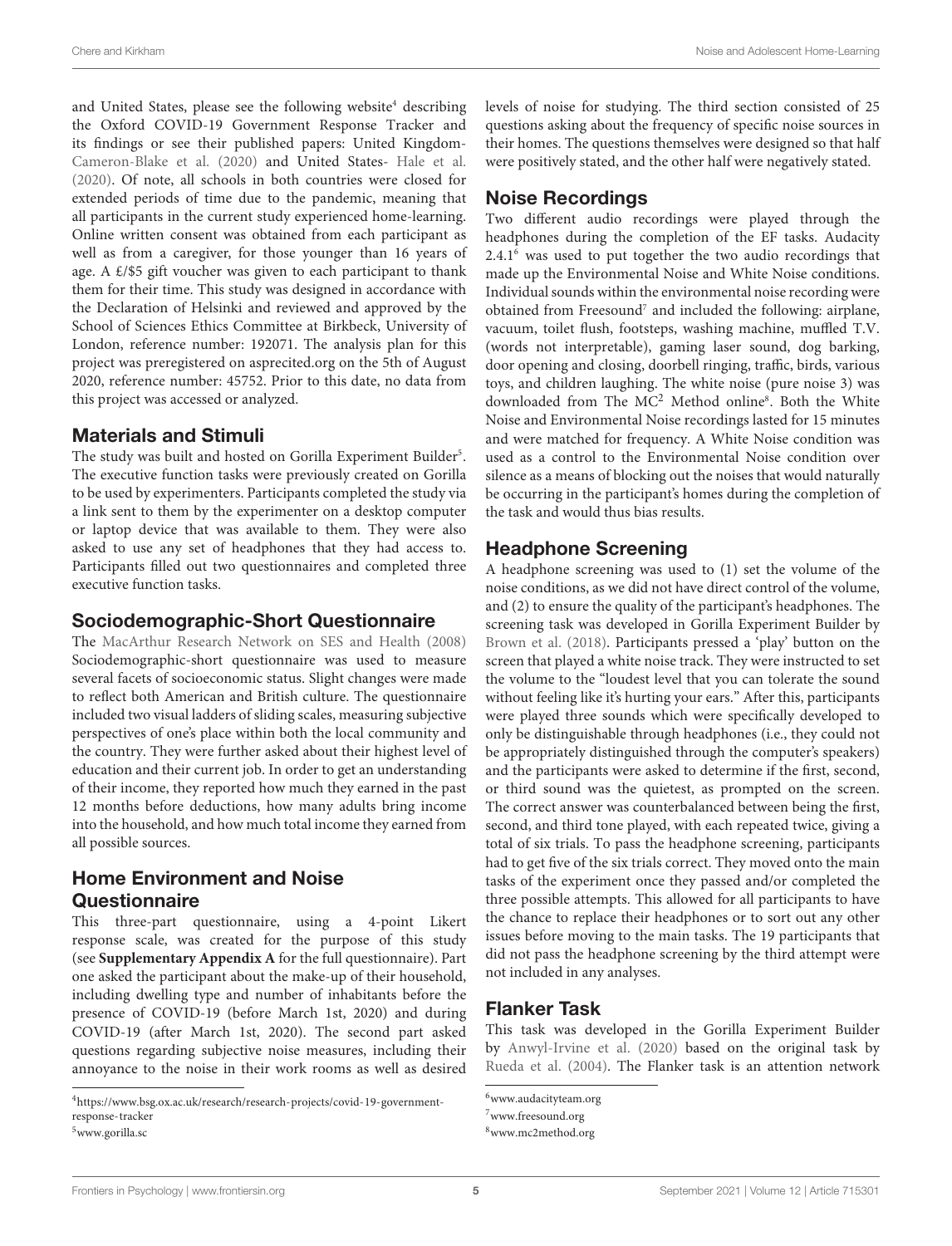test designed to measure inhibitory control. In the current experiment, participants were shown 5 arrows centrally on the screen. The middle arrow is referred to as the target arrow, with the surrounding arrows either appearing congruently and matching the direction of the central arrow or appearing incongruently and facing the opposite direction of the target arrow. The participants had to press the letter "z" on the keyboard if the target arrow was pointing to the left, or "m" if it was pointing to the right. They were asked to respond as quickly and as accurately as possible. The task began with 12 practice trials and feedback was provided for each trial informing them if they were correct or incorrect. The main task consisted of a total of 96 trials, which were separated into four blocks with a break in between. The participant had to press the spacebar to indicate that they were ready to begin the next block. For each trial, the arrows remained on the screen until the participant made a response. A central fixation cross appeared in between each trial with varying lengths of time (400, 600, 800, or 1000 ms). The task was counterbalanced in terms of the appearance of the central arrow (left or right) and the congruence of the surrounding arrows (congruent or incongruent). The trials and timings of the fixation cross were then randomized across participants. Dependent measures were based on reaction time (RT) and accuracy and are detailed in the results section.

# Wisconsin Card Sorting Test Task

This version of the WCST was attained and further developed from Gorilla's task Samples<sup>[9](#page-6-0)</sup>. This task was designed to measure set-switching and set-maintenance, utilizing abilities such as shifting, working memory, and inhibition [\(Huizinga and van der](#page-15-21) [Molen,](#page-15-21) [2007\)](#page-15-21). Each trial consisted of participants being given a target card to match with one of four other cards based on one of three rules: number (1, 2, 3, or 4), color (red, blue, green, or beige), or shape (circle, diamond, star, or triangle). This meant that three of the four cards to select from would each pair with the target card based on one rule alone, with the fourth card being a random card that did not match the target card. The task was designed to have 10 trials per rule block, with each rule repeating twice, giving a total of 60 trials. While the participants were aware of the three different rules, they were not told which rule to use nor when it would change. Therefore, they were only able to determine rule switches based on the 700 ms feedback they received after each trial. The rule block order for each participant was number, shape, color, shape, number, and color. The cards remained on the screen until the participant gave a response. There were a total of 64 unique cards which were pseudo-randomly displayed to ensure that there was no repetition of the target card, and that the different cards were spread out as non-target cards throughout and between the blocks. Dependent measures were based on errors made both within and between sets.

# Backward Digit Span Task

This task was created using the Gorilla Experiment Builder<sup>[10](#page-6-1)</sup> by [Massonnié](#page-15-22) [\(2020\)](#page-15-22), though minor adjustments were made to add our two auditory conditions. The digit span task is commonly used to study memory, with arguments made that the forward digit span task more specifically measures short-term memory while the BDS task measures working memory [\(Wells et al.,](#page-16-11) [2018\)](#page-16-11). Participants were shown a series of numbers and were asked to respond by inputting the same numbers in reverse order. The first level began with two numbers, with each new level increasing by one additional number. Each level contained five trials whereby the participant needed to get three of the five trials correct in order to advance to the next level. This meant that three mistakes within a level led to the termination of the task. Each trial began with a 450 ms fixation cross followed by each number presented one at a time on the screen for 1500 ms, with 500 ms intervals. The numbers were displayed in pseudo random order whereby each number was random other than that the same number could not directly follow the previously displayed number. Participants were first given two practice trials with feedback on their performance to help ensure that they understood the task. Dependent measures were the total number of correct trials (final score) and proportion of correct trials throughout the task.

## Procedure

Participants were first given information about the online study and, upon giving consent to participate, were then directed to begin. The study began by asking for the participant's age and gender. To monitor the study and any potential issues, participants were also asked if any of their siblings had taken part and their age, and if they themselves had previously attempted to participate in the study but did not complete it. They were then asked to specify if their previous lack of completion was due to loading delays/poor connection, needing to stop for time reasons, or to state some other reason.

The parent was then instructed to complete the Sociodemographic questionnaire, followed by both the parent and the adolescent completing the Home Environment and Noise questionnaire. The adolescent was then asked to put their headphones on and to complete the headphone screening task, whereby they had three chances to pass, although all participants continued to the experimental portion of the study regardless of passing or failing. Upon completing the headphone screening, participants went on to complete three tasks: (1) the Flanker task, (2) the WCST task, and (3) the BDS task. Participants were randomly assigned to either the White Noise or the Environmental Noise condition. If in the Environmental Noise condition, they completed all three tasks while listening to an audio recording simulating a 'noisy home environment,' while if in the White Noise condition, they simply listened to an audio recording of white noise. The order of the tasks was randomized for each participant and the exact same audio recording, depending on noise condition, began playing at the beginning of each task and stopped once the task was completed,

<span id="page-6-0"></span><sup>9</sup><https://gorilla.sc/support/samples>

<span id="page-6-1"></span><sup>10</sup><https://gorilla.sc/openmaterials/36699>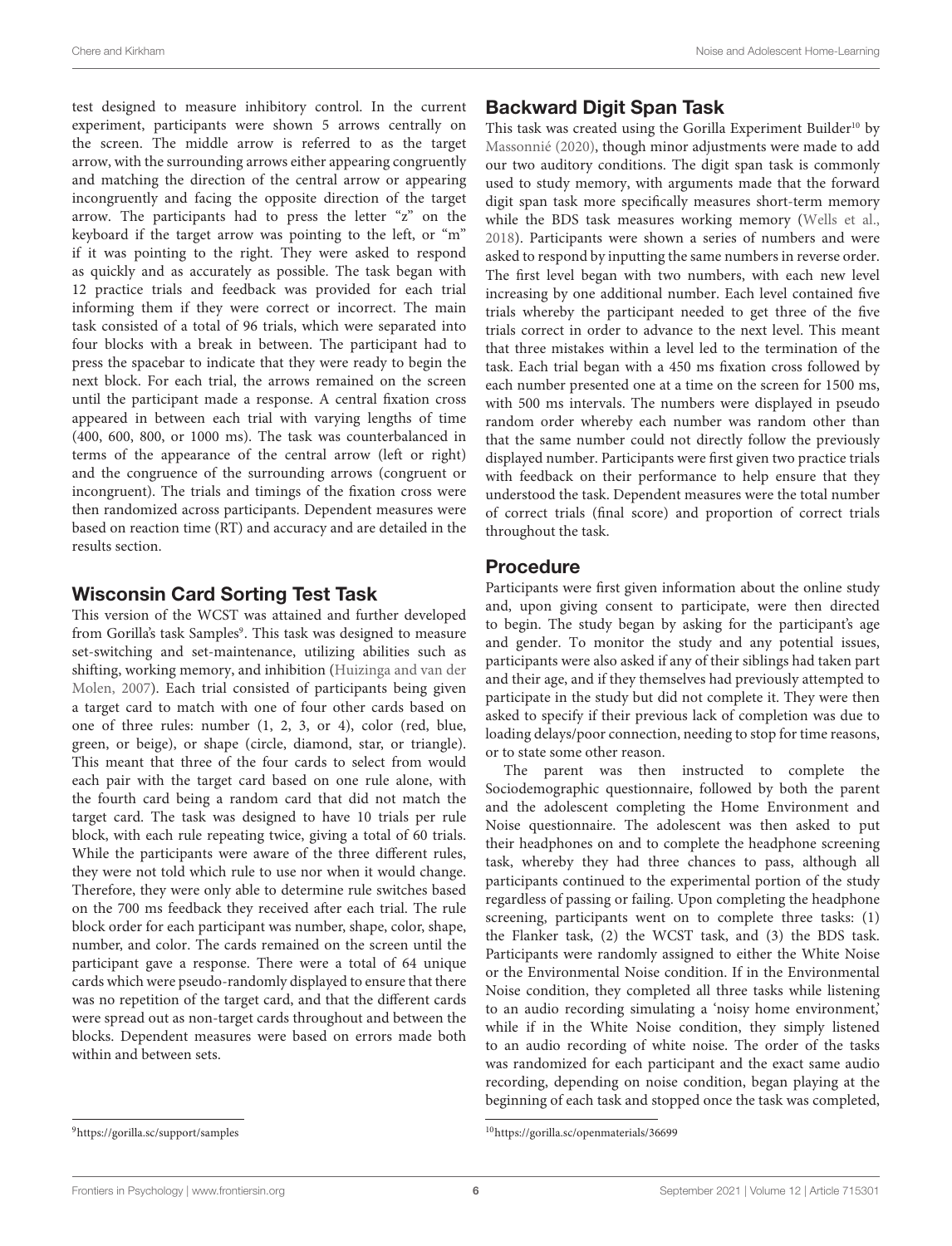with the audio recording restarting each time. Therefore, they heard the same audio recording three times but for different lengths of time depending on the timing to complete each task.

Once the three tasks were completed, participants were then asked to state if the audio recording consistently played for the duration of each task, or if for any of the tasks the audio recording ended before the task was finished. They were then presented with a debrief of the study and were told that they had finished and could exit the browser window. The study took no more than 30 min to complete.

# RESULTS

#### Scoring and Preprocessing Sociodemographic Questionnaire

Due to issues with collecting SES data through the study's online format, which is explained in detail in the discussion, only total family income was looked at. As overall total income is not very informative when considering the complexity of socioeconomic status, it was therefore decided to report families' income-toneeds ratio (INR). Total income was collected in bins, and INR was calculated by using the median of each income bin, similarly to [King et al.](#page-15-23) [\(2020\)](#page-15-23), and then dividing this number by the reported total number of inhabitants in the home before the pandemic. Calculated INRs were then grouped into quartile bins, with the break-down of ethnicity by INR quartiles seen in **[Table 1](#page-4-1)**. While the current sample is perhaps slightly more heterogeneous than that often found within in-lab testing, it is still very much within the W.E.I.R.D. population. In terms of looking at income within later analyses, actual total income was used as income and number of inhabitants were individually investigated, and thus the combined INR measure was not used.

#### Home Environment and Noise Questionnaire

Responses to the 4-point Likert scale were added up to create an overall home noise score, where negatively phrased questions were reverse scored. The higher the overall score, the noisier the home was determined to be (lowest possible score = 25, highest possible score = 100). For part of the analyses, participants were grouped into noisier and quieter homes based on a median split  $(Mdn = 64.5)$ .

#### Flanker

Two scores were pre-registered for this task. The Inverse Efficiency Score (IES) was developed to measure the participant's ability to efficiently complete the task in terms of both timing and correct responses (IES = mean reaction time/proportion of correct trials), with higher scores meaning less efficiency. Following [Imburgio et al.](#page-15-24) [\(2020\)](#page-15-24), the mean reaction time to the incorrect trials was subtracted from the mean RT from the correct trials to get a  $\Delta RT$  Accuracy score. A higher positive score indicates a bigger difference between the two trial types, with an average longer RT on correct trials and an average shorter RT on incorrect trials. The opposite direction for the correct and incorrect trials led to higher negative scores. Lower scores closer to zero infer that the reaction times to correct and incorrect trials are closer together and accuracy did not affect reaction time behavior. The congruency effect, here termed  $\Delta RT$  Congruence, was further looked at as a measure of selective attention, whereby the mean reaction time on the incongruent trials was subtracted from the mean RT on congruent trials [\(van Leeuwen et al.,](#page-16-12) [2007\)](#page-16-12). Importantly, using these two difference scores allows for a better understanding of the effect of both accuracy and incongruency on performance, and removes the potential of simply looking at the effect of slow responders [\(Mullane et al.,](#page-16-13) [2009\)](#page-16-13).

As planned, four participants who reported audio issues during the task had their data removed. Furthermore, nine participants were excluded who did not pass the training (passing set at 8 out of 12 trials correct) and two whose performance was at chance level. All trials that were either less than 300 ms or greater than 1500 ms were removed (6.64% of total trials), and four participants with more than 25% of their data missing due to this criteria were excluded [\(van Leeuwen et al.,](#page-16-12) [2007\)](#page-16-12). After removing another two due to a combination of these issues, a total of 16.15% of the participants were removed from data analyses.

#### Wisconsin Card Sorting Test

As pre-registered, the WCST was scored based on errors made by the participant. Perseverative errors are those made based on following the rule from the previous set (does not apply to errors made in the first block), while non-perseverative errors are all other errors made. Of note, the first error made after a rule change is not counted as a perseverative error but as a non-perseverative error, as this is the first instance that the participant learns that the rule has changed. Any error after this that is made based on the previous rule set would then count as a perseverative error. The last score was failure to maintain set, established as the participant making an error after having gotten at least five correct in a row, all within the same rule block. The last score included was total errors made. Importantly, a single error made could be allocated toward one or more of the scores. For an overview of WCST scoring, see [Cianchetti et al.](#page-15-25) [\(2007\)](#page-15-25).

As planned, trials with a response time that exceeded 10s were removed (0.016% of all trials) [\(Piper et al.,](#page-16-14) [2012\)](#page-16-14). Although not planned, the nature of the task meant that those with worse internet connections experienced severe loadings delays. Additionally, several participants had long gaps in between trials. As both issues would strongly interfere with the participant being able to follow the rule sets, it was objectively determined to remove the data from four participants who took longer than two standard deviations above the mean to complete the task ( $M = 3.27$  min,  $2 SD = 6.65$  min), of which three of these participants experienced loading delays. No participants reported any audio issues, and only a total of 3.08% of participants were excluded.

#### Backward Digit Span

Both scores used were pre-registered. Final score is a commonly used measure (e.g., [Lipsey et al.,](#page-15-26) [2017\)](#page-15-26) and represents the total number of correct trials. As participants could have achieved the same final level with either two errors per level or with none until the final level, we further looked at the proportion of correct trials to account for this difference.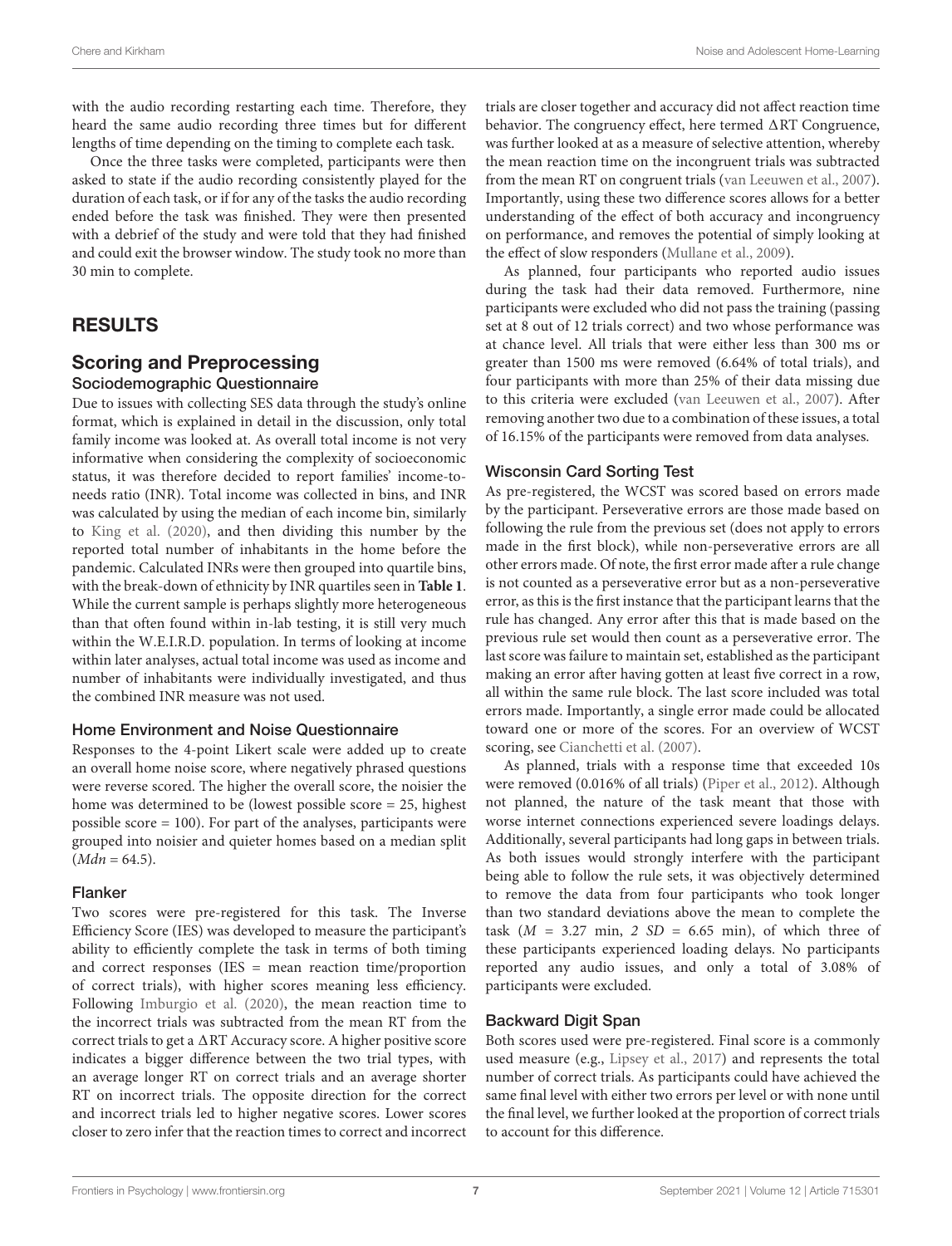Data from three participants were excluded as they did not follow the rules of the task (reported the numbers in forward order). As planned, data was excluded for those with audio issues, with 13 participants who had audio issues during the task and seven who self-reported having audio issues. A further three participants were excluded due to a combination of these issues. In total, 20.00% of participants were excluded.

#### Analyses

#### Home Environment, Subjective Noise Measures, and Executive Function

As pre-registered, analyses were performed to capture an understanding of the home environment, and how it may be affecting adolescents. As can be seen in **[Table 2](#page-8-0)**, the number of inhabitants in the home during the pandemic both increased and decreased compared to the number of inhabitants before the pandemic hit. A paired-samples t-test revealed a small, though significant overall increase from the number of inhabitants occupying the home before the pandemic  $(M = 3.97, SD = 1.11)$ to during the pandemic ( $M = 4.10$ ,  $SD = 1.22$ ),  $t(127) = -2.79$ ,  $p = 0.006$ . Although there was a significant difference in the number of inhabitants before and during the pandemic, only the number of inhabitants during the pandemic was used

<span id="page-8-0"></span>TABLE 2 | Frequency of the type of home and the number of inhabitants in the home before and during the pandemic.

|                              | n              | $\frac{0}{0}$ | % Change | Mean |
|------------------------------|----------------|---------------|----------|------|
| Type of home                 | 128            |               |          |      |
| Detached                     | 35             | 27.34         |          |      |
| Collective dwellings         | 93             | 72.66         |          |      |
| Semi-detached                | 24             | 18.75         |          |      |
| Terraced                     | 33             | 25.78         |          |      |
| Flat                         | 36             | 28.13         |          |      |
| <b>Number of inhabitants</b> | 127            |               |          | 3.99 |
| before                       |                |               |          |      |
| 2                            | 3              | 2.36          |          |      |
| 3                            | 38             | 29.92         |          |      |
| $\overline{4}$               | 57             | 44.88         |          |      |
| 5                            | 21             | 16.54         |          |      |
| 6                            | 6              | 4.72          |          |      |
| 7                            | $\Omega$       | 0.00          |          |      |
| 8                            | $\mathbf{1}$   | 0.79          |          |      |
| 9                            | $\circ$        | 0.00          |          |      |
| 10                           | $\mathbf{1}$   | 0.79          |          |      |
| <b>Number of inhabitants</b> | 127            |               |          | 4.13 |
| during                       |                |               |          |      |
| 2                            | 3              | 2.36          | 0.00     |      |
| 3                            | 35             | 27.56         | $-2.36$  |      |
| $\overline{4}$               | 54             | 42.52         | $-2.36$  |      |
| 5                            | 21             | 16.54         | 0.00     |      |
| 6                            | 11             | 8.66          | 3.94     |      |
| 7                            | $\circ$        | 0.00          | 0.00     |      |
| 8                            | $\overline{2}$ | 1.57          | 0.79     |      |
| 9                            | $\mathbf 0$    | 0.00          | 0.00     |      |
| 10                           | 1              | 0.79          | 0.00     |      |
|                              |                |               |          |      |

in the following correlations as this number would be more representative of the adolescents' home environment when answering the questionnaires. Furthermore, though our sample was skewed toward participants from the United Kingdom, country of residence did not significantly correlate with any of the home or subjective noise measures, meaning that our sample did not significantly differ in the recorded home measures nor the subject noise measures across country of residence. Spearman bi-variate two-tailed correlations were run looking at the home environment and subjective noise measures (see **[Table 3](#page-9-0)**). Correlations were Bonferroni corrected and significance was established at 0.00625 (0.05/8).

Of note, age did not significantly correlate with any of the home measures nor the subjective noise measures, meaning that younger adolescents were not more sensitive to noise, did not perceive more noise, nor were they more annoyed by noise than their older peers. Those who reported being more annoyed by the noise in the room they study in were significantly more likely to report higher annoyance to noise compared to their peers, and to be studying in a noisier room. Furthermore, number of inhabitants was also found to significantly correlate with dwelling type, with more inhabitants in the home being more likely to live in less collective dwellings. Higher home noise scores significantly correlated with more collective dwelling types and correlated with adolescents reporting more noise in the room they study in.

Interestingly, the correlations further revealed that those from noisier homes were more likely to report a preference for more background noise when studying while also being more annoyed by the noise in the room they study in; however, noise preference and noise annoyance while studying did not correlate. To further understand this seemingly contradictory finding, further analyses were done to determine if perhaps those from noisier homes are either likely to develop a preference to noise based on their exposure to it, or to become more annoyed by it. After grouping participants into noisier and quieter homes, however, those from noisier homes did not show the expected negative correlation, meaning that those who reported a preference for noise did not also report less noise annoyance, and vice versa.

Further spearman correlations were run to determine the relationship of task performance with both home measures and subjective noise measures (see **[Table 4](#page-9-1)**). Correlations were Bonferroni corrected for multiple comparisons, with home measures being significant at 0.0166 (0.05/3) and subjective noise measures being significant at 0.0125 (0.05/4). Again, country of residence did not correlate with EF task performance. Results revealed that measures of the home did significantly relate to task performance. More inhabitants in the home during the pandemic significantly related to more perseverative errors and total errors on the WCST, and nearly significantly related to a higher Flanker ART Accuracy score. Interestingly, being in more of a collective dwelling significantly correlated with a lower BDS final score but near significantly correlated with less total errors on the WCST. A more collective dwelling also nearly correlated with a better Flanker IES and significantly correlated with a lower Flanker  $\Delta RT$  Accuracy score. As for the relationship between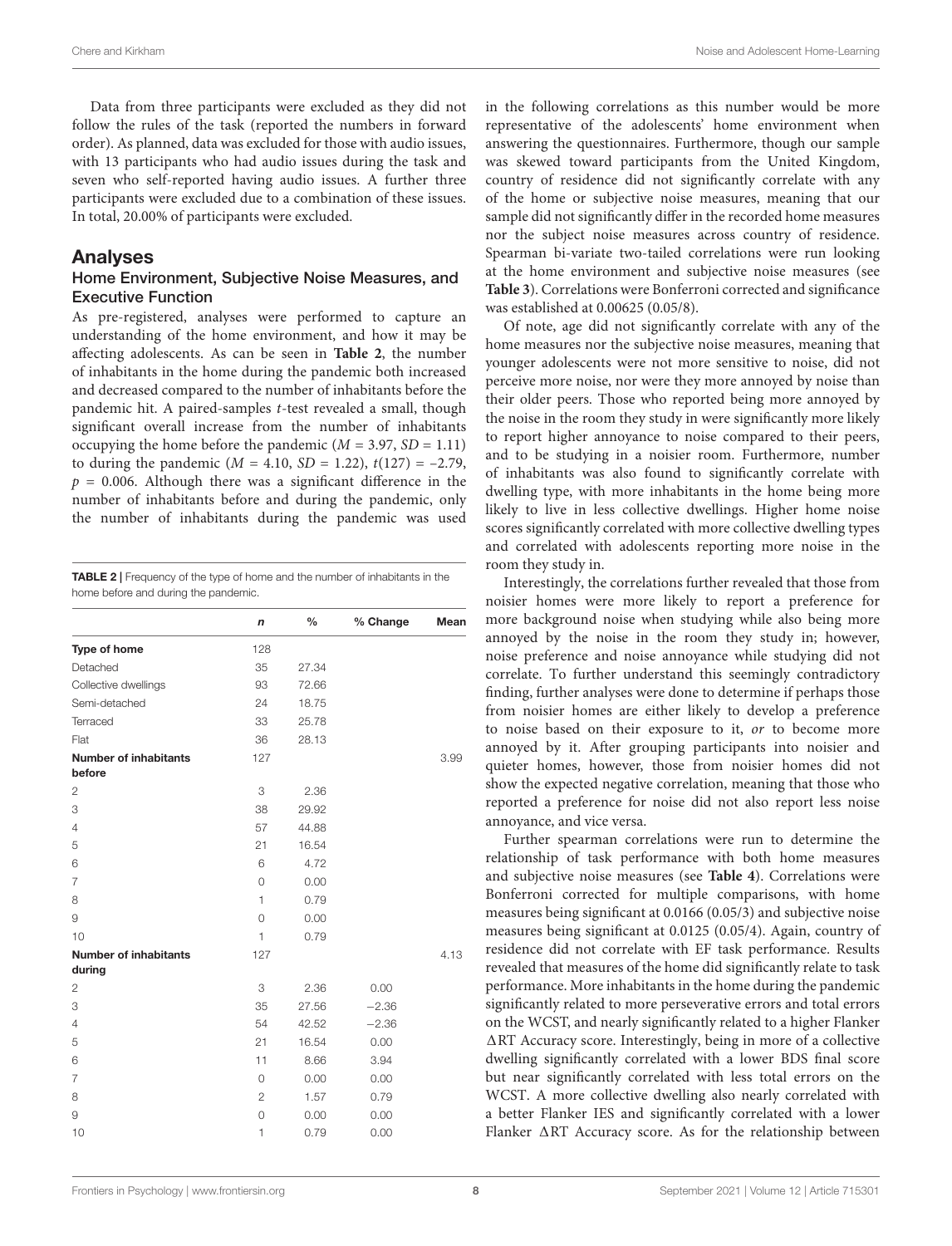<span id="page-9-0"></span>TABLE 3 | Correlations between participant age, home measures, and subjective noise measures.

|                                 | $\mathbf{2}$ | 3      | 4        | 5         | 6        | 7        | 8        | 9        |
|---------------------------------|--------------|--------|----------|-----------|----------|----------|----------|----------|
| $(1)$ Age                       | $-0.223$     | 0.207  | $-0.135$ | 0.026     | 0.07     | 0.023    | 0.013    | 0.167    |
| (2) Total income                |              | $-0.2$ | 0.058    | $-0.164$  | 0.057    | 0.042    | $-0.218$ | $-0.072$ |
| (3) Home noise score            |              |        | 0.051    | $0.243*$  | 0.123    | $0.261*$ | $0.348*$ | $0.240*$ |
| (4) Number of inhabitants       |              |        |          | $-0.291*$ | 0.174    | $-0.142$ | $-0.11$  | 0.143    |
| (5) Dwelling type               |              |        |          |           | $-0.029$ | $-0.043$ | 0.18     | 0.019    |
| (6) Comparative noise annoyance |              |        |          |           |          | $-0.106$ | 0.05     | $0.309*$ |
| (7) Studying noise preference   |              |        |          |           |          |          | 0.095    | 0.094    |
| (8) Room noise level            |              |        |          |           |          |          |          | $0.351*$ |
| (9) Room noise annoyance        |              |        |          |           |          |          |          |          |
|                                 |              |        |          |           |          |          |          |          |

Age and home noise score were entered as continuous variables, all other variables are ordinal. N = 106-128

 $*_{D} < 0.00625$ .

<span id="page-9-1"></span>TABLE 4 | Correlations of task scores with home measures and subjective measures of noise.

|                                         |                 | Home measures            |                         | Subjective noise measures      |                                     |                     |                         |  |  |
|-----------------------------------------|-----------------|--------------------------|-------------------------|--------------------------------|-------------------------------------|---------------------|-------------------------|--|--|
|                                         | Total<br>income | Number of<br>inhabitants | <b>Dwelling</b><br>type | Comparative<br>noise annoyance | <b>Studying noise</b><br>preference | Room<br>noise level | Room noise<br>annoyance |  |  |
| (1) Flanker IES                         | 0.081           | $-0.011$                 | $-0.215$ <sup>t</sup>   | 0.047                          | $-0.032$                            | 0.070               | $-0.035$                |  |  |
| (2) Flanker $\triangle$ RT accuracy     | 0.065           | $0.223^{+}$              | $-0.264*$               | 0.008                          | $-0.178$                            | $-0.149$            | $-0.121$                |  |  |
| $(3)$ Flanker $\triangle$ RT congruency | 0.033           | $-0.025$                 | 0.062                   | $-0.081$                       | 0.050                               | $-0.045$            | $-0.118$                |  |  |
| (4) WCST perseverative errors           | $-0.137$        | 0.164                    | $-0.138$                | 0.036                          | $-0.050$                            | 0.037               | 0.157                   |  |  |
| (5) WCST non-perseverative errors       | 0.030           | $0.349*$                 | $-0.177$                | 0.090                          | $-0.065$                            | $-0.181$            | 0.139                   |  |  |
| (6) WCST set failure                    | 0.089           | $-0.075$                 | $-0.041$                | $-0.040$                       | 0.073                               | $-0.042$            | $-0.264*$               |  |  |
| (7) WCST total errors                   | $-0.060$        | $0.296*$                 | $-0.194$ <sup>t</sup>   | 0.069                          | $-0.098$                            | $-0.104$            | 0.170                   |  |  |
| (8) BDS final score                     | 0.130           | 0.141                    | $-0.248*$               | $-0.006$                       | $-0.058$                            | $-0.168$            | $-0.109$                |  |  |
| (9) BDS proportion correct              | 0.021           | 0.147                    | $-0.125$                | $-0.118$                       | 0.005                               | $-0.118$            | $-0.047$                |  |  |

All home measures and subjective noise measures are ordinal, other than the number of inhabitants. Total income has a scale of 1 to 9, while all other ordinal measures have a scale of 1 to  $4$ . N = 82–125.

\*Significant. †Near significant.

subjective noise characteristics and task performance, only a higher reported annoyance to noise correlated with less WCST failures to maintain set.

#### Experimental Noise and Executive Function Task **Performance**

According to plan, participant task scores and the noise questionnaire scores that were above or below three standard deviations from the mean were removed before analysis (fewer than four data points were removed for each variable). See **[Table 5](#page-11-0)** for the included ages and genders across experimental conditions and home noise groupings. Following the same plan, order effects from background noise habituation were also checked, since participants heard the same noise soundtrack during each task. Task order and noise condition were run through a MANOVA which included all task scores. There were no main effects of noise condition nor any significant interactions between task order and noise condition. The only main effect of task order was for the Flanker IES,  $F(2,75) = 5.45$ ,  $p = 0.006$ ,  $\eta^2$ <sub>p</sub> = 0.125. A Tukey post hoc test revealed that those who completed the Flanker task as their second task had a significantly higher IES score ( $M = 629.36$ ,  $SD = 110.83$ ) than those who completed it as their first ( $M = 554.54$ ,  $SD = 100.89$ ,  $p = 0.012$ ) or third

 $(M = 551.01, SD = 79.56, p = 0.018)$  task. There was no significant difference in IES between those who completed the Flanker task first or last. Thus, regardless of being in the White Noise or the Environmental Noise condition, those who completed the Flanker task second seemed to be less efficient at completing the task than those who completed the Flanker task first or last.

With no significant habituation to the noise found, as preregistered, the effects of noise condition, home noise scores and age on task performance were looked at. A 2 (noise condition: white, environmental)  $\times$  2 (home noise: quieter, noisier)  $\times$  2 (age: 11–14, 15–18) MANCOVA was run looking at all task scores, with all predictors being between-subject variables. A multivariate analysis was run instead of the planned separate univariate tests for each task score to enable equivalent sample sizes and participants be included in each analysis, ensuring comparability between the findings. Although country of residence (United Kingdom or United States) did not significantly correlate with the home measures, subjective noise measures, and task performance, many cultural differences could still be present that were not accounted for that could interact with the effect of noise on EF task performance. Thus, country of residence was added into the analysis as a covariate. Changes to the SPSS syntax were made (see **[Supplementary Appendix B](#page-15-18)**)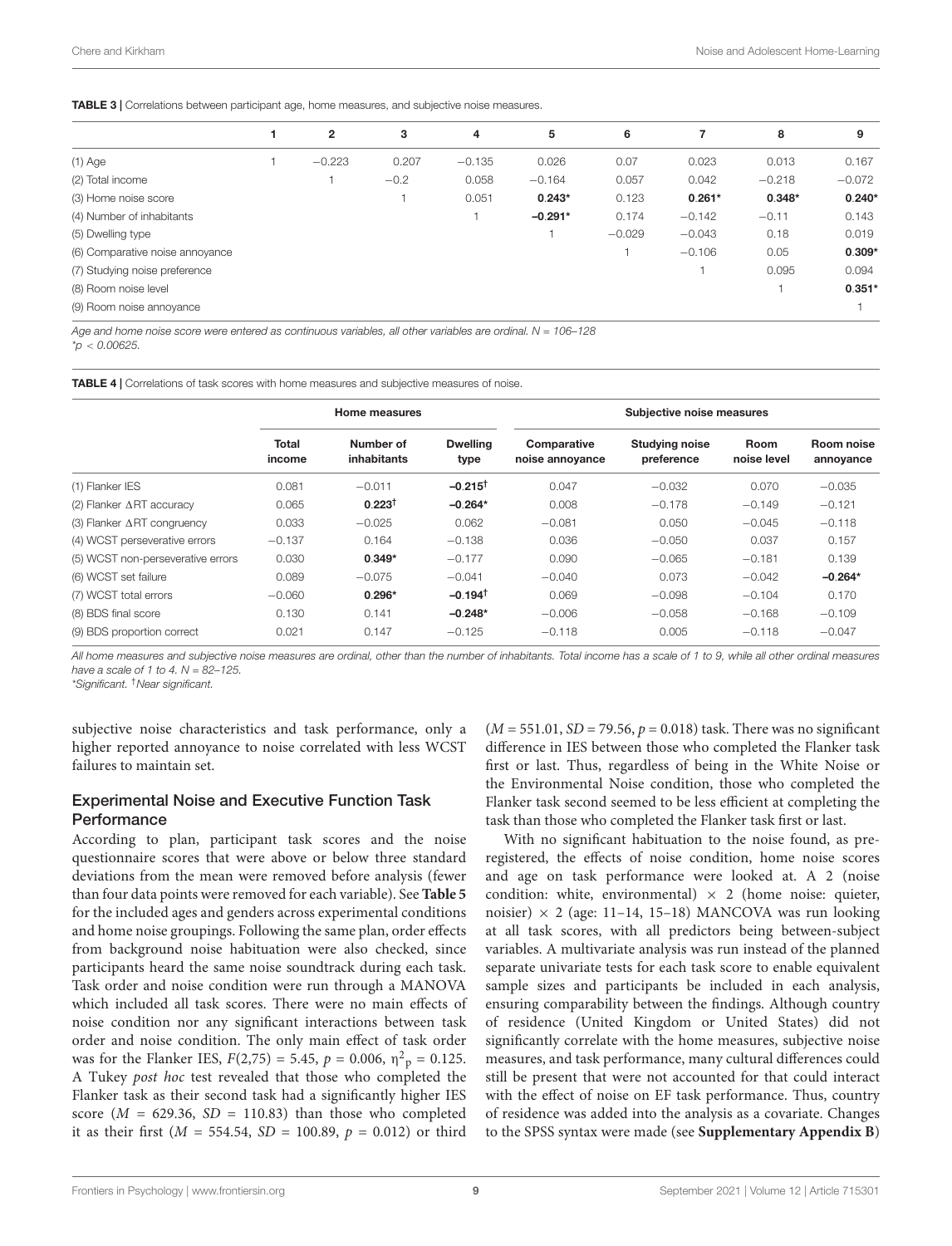

<span id="page-10-0"></span>**FIGURE 1** | Depiction of the interaction between the age groups and the home noise groups on performance in the Flanker task. Age groups were split into a younger group (ages 11–14) and an older group (ages 15–18), and home noise groups were based on the median split of the home noise scores derived from the Home Environment and Noise Questionnaire ( $Mdn = 64.5$ ). The bars in the graph represent standard error. (A) When looking at those participants from quieter homes, older adolescents were significantly more efficient compared to their younger peers, though when looking at those from noisier homes, older participants were no longer performing better than their younger peers. (B) For younger adolescents, those from quieter homes had significantly higher  $\triangle$ RT Accuracies compared to their peers from noisier homes. There was no difference in performance between the older peers in terms of home noise levels.

in order to use the covariate influenced adjusted means in the post hoc analyses, and all pairwise comparisons were Bonferroni corrected. No significant effect of country was found.

#### **Flanker**

The Flanker task consisted of IES,  $\triangle$ RT Accuracy, and  $\triangle$ RT Congruency scores. Results revealed no main effects of noise condition or home noise, but there was a significant main effect of age for the IES score, with older participants ( $M = 533.20$ ,  $SD = 88.21$ ) having a more efficient score than the younger participants ( $M = 612.52$ ,  $SD = 107.91$ ),  $F(1,73) = 12.02$ ,  $p = 0.001$ ,  $\eta^2$ <sub>p</sub> = 0.141. There were no significant interactions between noise condition and home noise or age; however, the IES score had a significant interaction between home noise and age,  $F(1,73) = 5.50, p = 0.022, \eta^2$ <sub>p</sub> = 0.070. Further analyses revealed that if from a quieter home, the older adolescents performed

more efficiently  $(M = 509.71, SD = 84.76)$  than the younger adolescents ( $M = 641.08$ ,  $SD = 106.70$ ),  $p < 0.001$ , but this advantage was no longer present if they were from a noisier home ( $M_{15-18}$  = 556.69,  $SD_{15-18}$  = 87.36 and  $M_{11-14}$  = 583.96, SD11−<sup>14</sup> = 106.61), t(41) = 0.97, p = 0.34 (see **[Figure 1A](#page-10-0)**).

Furthermore, the  $\triangle RT$  Accuracy score had the same significant interaction between home noise and age,  $F(1,73) = 3.97, p = 0.050, \eta^2$ <sub>p</sub> = 0.052. Further analyses revealed a different direction, however, whereby in the younger age group, adolescents from quieter homes had a higher  $\triangle RT$  Accuracy  $(M = 285.72, SD = 285.42)$  compared to their peers from noisier homes ( $M = 132.85$ ,  $SD = 176.67$ ),  $p = 0.045$ . There was no difference though in  $\Delta RT$  Accuracy depending on home noise in the older adolescents ( $M_{quider}$  = 146.33, SD<sub>quieter</sub> = 265.16 and  $M_{noise} = 209.79$ ,  $SD_{noise} = 210.28$ ,  $p = 0.42$  (see **[Figure 1B](#page-10-0)**). Lastly, there were no significant three-way interactions between noise condition, home noise, and age for the Flanker task.

#### **Wisconsin Card Sorting Test**

The WCST was scored based on the number of perseverative errors, non-perseverative errors, failure to maintain set, and total errors. The analyses revealed no main effects of noise condition, home noise, or age. While there were no significant interactions between home noise and noise condition or age, there were two near significant interactions between noise condition and age: Perseverative errors  $[F(1,73) = 3.23, p = 0.076,$  $\eta^2$  = 0.042] and total errors [F(1,73) = 3.15, p = 0.080,  $\eta^2$  = 0.041]. The younger adolescent group showed a trend toward more perseverative errors in the Environmental Noise condition ( $M = 5.52$ ,  $SD = 4.72$ ) compared to those in the White Noise condition ( $M = 3.08$ ,  $SD = 2.25$ ),  $p = 0.064$ ; however, there was no difference between the noise conditions for the older adolescents ( $M_{enviro}$  = 4.26,  $SD_{enviro}$  = 3.99 and  $M_{white}$  = 5.19,  $SD<sub>white</sub> = 4.73$ ,  $p = 0.49$ . Similarly, the younger adolescents also trended toward making more total errors in the Environmental Noise condition ( $M = 20.12$ ,  $SD = 11.55$ ) than in the White Noise condition ( $M = 15.09$ ,  $SD = 5.32$ ),  $p = 0.088$ . Again, there was no difference in total errors made between the two noise conditions for the older adolescents ( $M_{enviro} = 15.97$ ,  $SD_{enviro} = 6.68$  and  $M_{white}$  = 18.38,  $SD_{white}$  = 10.38),  $p$  = 0.43. Finally, no three-way interactions were found.

#### **Backward Digit Span**

The BDS task was evaluated based on final score and proportion correct. Analyses revealed no significant main effects or interactions.

#### **DISCUSSION**

The main purpose of the current study was to run an independent online experiment looking at the effect of the home, and in particular in-home noise, on adolescent EF. The EF tasks used reflect the skills that are frequently needed within academic learning; therefore, any effects on their EF task performance could indicate the potential impact that noise may be having on their in-home learning during the pandemic. Another more exploratory avenue of the current study was to understand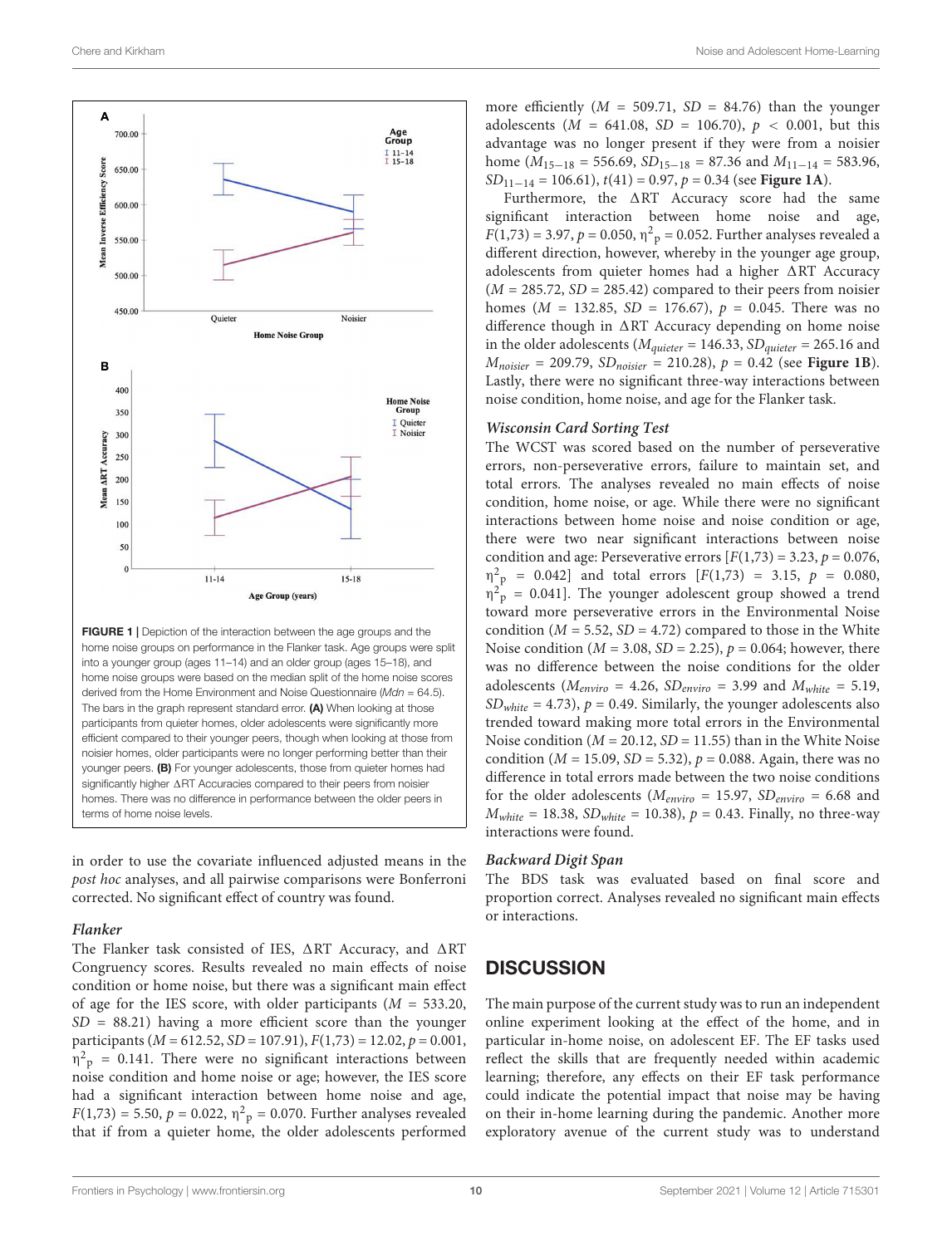<span id="page-11-0"></span>

|  |  | TABLE 5   Breakdown of subject characteristics within both experimental Noise Condition and Home Noise grouping based on gender and age. |  |  |  |  |  |  |
|--|--|------------------------------------------------------------------------------------------------------------------------------------------|--|--|--|--|--|--|
|  |  |                                                                                                                                          |  |  |  |  |  |  |

|                 |                |       | <b>Noise Condition</b> |       |                  | <b>Home Noise</b> | <b>Total Sample</b> |                |                  |       |
|-----------------|----------------|-------|------------------------|-------|------------------|-------------------|---------------------|----------------|------------------|-------|
|                 | White          |       | <b>Environmental</b>   |       |                  | Quieter           |                     | <b>Noisier</b> |                  |       |
|                 | N              | M     | $\boldsymbol{N}$       | М     | $\boldsymbol{N}$ | M                 | N                   | М              | $\boldsymbol{N}$ | M     |
| Gender          | 38             |       | 42                     |       | 38               |                   | 42                  |                | 80               |       |
| Female          | 18             |       | 26                     |       | 18               |                   | 26                  |                | 44               |       |
| Male            | 20             |       | 16                     |       | 20               |                   | 16                  |                | 36               |       |
| Age (years)     | 39             | 14.64 | 43                     | 14.76 | 39               | 14.34             | 43                  | 15.03          | 82               | 14.70 |
| 11              | $\overline{7}$ | 11.55 | 4                      | 11.48 | $\hbox{9}$       | 11.50             | $\mathbf{1}$        | 11.62          | 11               | 11.52 |
| 12              | 3              | 12.33 | 6                      | 12.46 | 5                | 12.25             | 4                   | 12.62          | $\mathsf 9$      | 12.42 |
| 13              | 6              | 13.42 | $\overline{4}$         | 13.58 | 4                | 13.33             | 6                   | 13.58          | 10               | 13.48 |
| 14              | 3              | 14.17 | 10                     | 14.35 | 5                | 14.42             | 8                   | 14.24          | 13               | 14.31 |
| 15              | 7              | 15.27 | 4                      | 15.42 | 4                | 15.54             | 7                   | 15.20          | 11               | 15.33 |
| 16              | 7              | 16.22 | 6                      | 16.18 | 4                | 16.27             | 9                   | 16.17          | 13               | 16.20 |
| 17              |                | 17.67 | 8                      | 17.43 | 5                | 17.47             | 4                   | 17.44          | 9                | 17.46 |
| 18              | 5              | 18.38 | 1                      | 18.08 | 3                | 18.19             | 3                   | 18.47          | 6                | 18.33 |
| Age groups      |                |       |                        |       |                  |                   |                     |                |                  |       |
| Younger (11-14) | 19             | 12.68 | 24                     | 13.27 | 23               | 12.62             | 20                  | 13.46          | 43               | 13.01 |
| Older (15-18)   | 20             | 16.50 | 19                     | 16.65 | 16               | 16.82             | 23                  | 16.40          | 39               | 16.57 |

how factors determining the home environment relate to subjective perceptions of noise, and how these both might relate to adolescent EF.

# Correlations Between the Home Environment, Perception of Noise, and Executive Function

In terms of the home environment, it is clear that the pandemic led to population shifts. The recorded decreases and increases of inhabitants in the home could represent both the more vulnerable inhabitants moving out of the home to be more protected on their own, as well as separate households grouping together to support each other throughout the pandemic and ongoing lockdowns. While the specific reasons for shifting homes were not directly recorded, overall, there was a small but significant increase in the number of inhabitants living in the home during the pandemic compared to before, indicating that the core make-up of a home was affected by the pandemic.

To get a better understanding of the adolescents' home environments, the current study further measured total family income, in-home noise levels, number of inhabitants, and dwelling type. The home noise score that was derived from the questionnaire positively correlated with dwelling type, indicating that the more collective the dwelling, the higher their in-home noise scores. While we did not directly measure noise levels in the participants' homes, this finding does follow the same conclusion as [Pujol et al.](#page-16-6) [\(2012\)](#page-16-6) who directly measured the in-home noise levels of a similar demographic (20% detached dwellings and 80% collective dwellings) over 8 days. It was further found that more inhabitants in the home also coincided with living in less collective dwellings, consistent with larger families needing a bigger home. What is interesting, though, is that unlike [Pujol](#page-16-6) [et al.](#page-16-6) [\(2012\)](#page-16-6), a correlation between in-home noise levels and

number of inhabitants was not found. While we cannot conclude from the current results that more people dwelling together during the pandemic increased the noise levels, having a more direct measure of home noise and any changes in the noise levels from before the pandemic to during the pandemic, along with the shifts in household numbers, might better capture this relationship. Another divergence from previous literature [\(Dale](#page-15-12) [et al.,](#page-15-12) [2015;](#page-15-12) [Casey et al.,](#page-15-13) [2017\)](#page-15-13) was found, where a lower income did not correlate with higher in-home noise levels. Perhaps a more concise depiction of SES, as was originally planned in the study, would have been better able to measure this.

Subjective perceptions of noise were also recorded, including adolescents' general annoyance to noise compared to their peers, their preference for background noise when studying, their perception of the noise level in the room they study in, and their annoyance with the in-room noise. The two significant correlations between these were that the higher they reported their annoyance with in-room noise, the noisier they reported their room to be and the more annoyed to noise in general they reported being compared to their peers. This coincides with the literature, where higher noise levels correlated with higher rates of annoyance [\(Lundquist et al.,](#page-15-7) [2000;](#page-15-7) [Ali,](#page-15-6) [2013;](#page-15-6) [Minichilli et al.,](#page-16-5) [2018\)](#page-16-5). In terms of how the home measures correlated with subjective noise measures, unsurprisingly, higher home noise scores correlated with a perception of higher in-room noise levels. Furthermore, those with higher in-home noise scores were more likely to report a preference for a noisier background environment when studying, and also more annoyance with inroom noise. Evidence for the possible explanation that those from noisier homes either develop a preference for noise or become more annoyed by noise, was not found. Thus, the findings suggest that those from noisier homes both prefer to have more noise in the background when studying yet are also more annoyed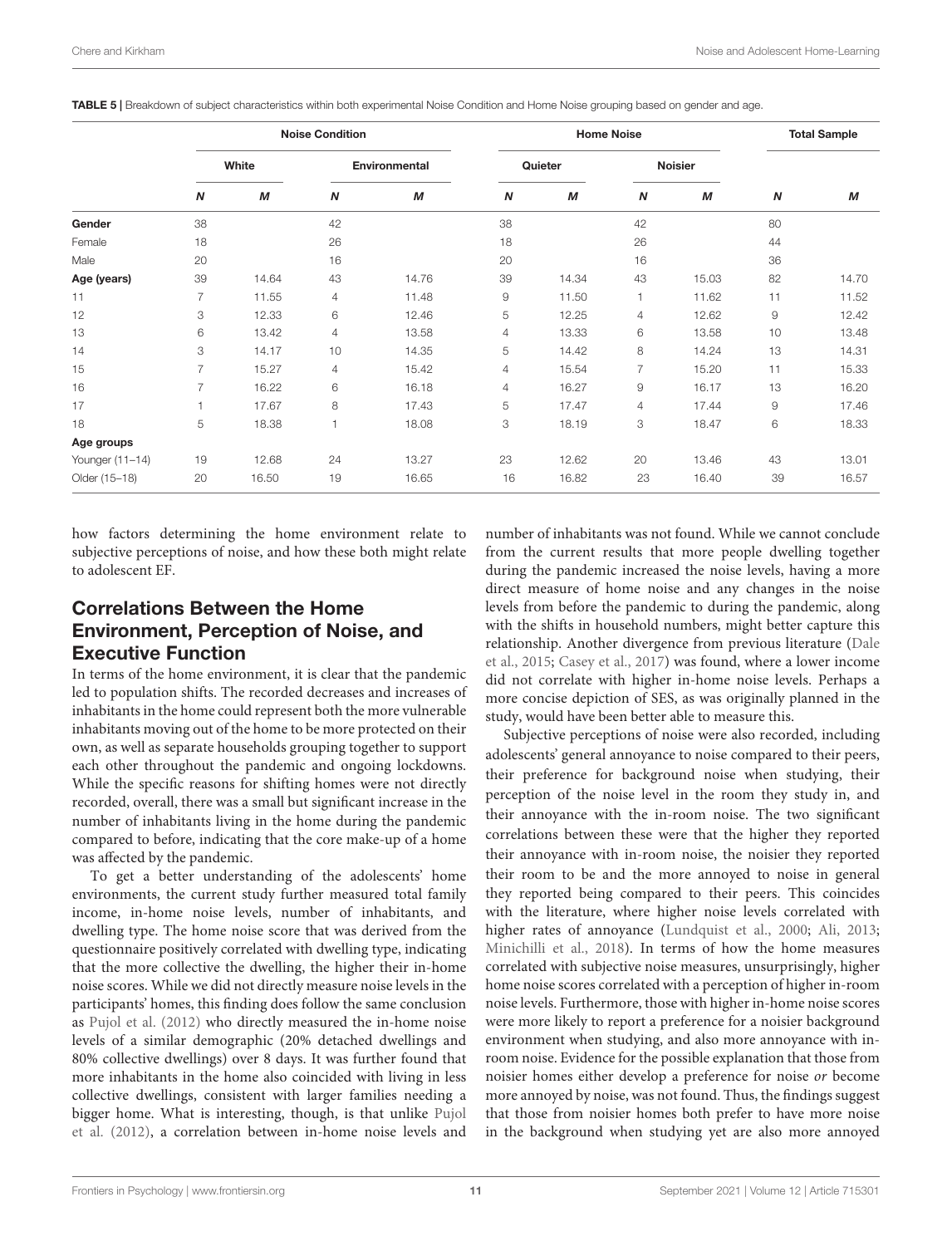by in-room noise. Perhaps, those from noisier homes find it more difficult to work in silence and require some noise in the background to match the environment that they are most used to, but that these same noisier homes are more likely to have particular sound sources that are more annoying than would be found in a quieter home. This would align with [Connolly](#page-15-5) [et al.'](#page-15-5)s [\(2013\)](#page-15-5) finding where adolescents reported different levels of annoyance depending on the type of sound present, meaning that further research into the varying effects of specific noise sources within the home is needed. Of note, as the home noise score was based on the reporting of the frequency of specific in-home sounds, this score is therefore susceptible to subjective perceptions of noise and thus it is not surprising that the noise score correlated with subjective noise measures.

Contrary to the literature showing an effect of annoyance by age within school environments [\(Ali,](#page-15-6) [2013;](#page-15-6) [Connolly et al.,](#page-15-5) [2013;](#page-15-5) [Minichilli et al.,](#page-16-5) [2018\)](#page-16-5), the current study did not find a difference in home noise-induced annoyance in younger versus older adolescents. However, the cited studies took place within school settings, and not within a home-learning environment during a pandemic. There are many possible reasons for which annoyance levels might now differ, from familiarity with home noises to frustration with trying to learn in novel circumstances. Task type and cognitive demand at the time of reporting have also been suggested to mediate the effect of age on noise annoyance [\(Connolly et al.,](#page-15-5) [2013\)](#page-15-5). Lastly, as age did not correlate with the home measures, we can conclude that while our age range was large, participants within each age-point included came from diverse homes, strengthening the generalization of our findings. With the current evidence that reports of noiseinduced annoyance relate to dwelling type and do not relate to age, it is clear that the findings on annoyance from the school literature cannot fully capture what is happening in the home and how adolescents are being impacted by in-home noise during the pandemic.

We further looked at how measures of the home environment and subjective measures of noise might relate to adolescent performance on the three EF tasks. While total family income did not correlate with task performance, number of inhabitants in the home during the pandemic related to both the Flanker and the WCST tasks. Adolescents in a home with more inhabitants trended toward having a higher Flanker  $\Delta RT$  Accuracy score and had significantly more non-perseverative and total errors on the WCST. Furthermore, those adolescents who live in a more collective dwelling trended toward being more efficient on the Flanker task and having significantly lower  $\Delta RT$  Accuracies. They also trended toward being more likely to have fewer overall errors on the WCST and were significantly more likely to have a worse BDS final score. While it appears that overall a higher number of inhabitants correlates with worse performance on the WCST- a task that involves shifting, working memory, and inhibition- and a potential difference in response time behavior on the Flanker inhibitory task, the relationship with dwelling type is not as clear.

It seems that while there is evidence that being from a more collective dwelling positively correlates with better task performance on the Flanker and WCST, this also negatively correlates with performance on the BDS task. However, as will be discussed later, data from the BDS task may not be reliable and thus might explain this conflicting finding. This might then infer that overall, coming from a home with closer and more neighbors may be linked to better adolescent EF. Lastly, in terms of subjective measures of noise and EF task performance, being more annoyed by in-room noise correlating with less set failures on the WCST was the only significant result. While the direct relationship between EF task performance and both measures of the home environment and subjective noise cannot be inferred, it is clear that factors strongly determining the home environment are linked to adolescent EF abilities; the link between individual differences in the subjective experience with noise and EF is less evident.

# Effect of Noise on Executive Function

It was hypothesized that there would be a direct effect of the audio recording condition on task performance. While we did not find this overarching effect, when splitting participants into younger and older adolescent age groups, results showed a clear trend on the WCST whereby the younger adolescents were making more perseverative and total errors in the presence of the environmental noise, compared to those simply in the white noise condition. [Connolly et al.](#page-15-8) [\(2019\)](#page-15-8) did find a significant interaction of age and school environmental background noise, though the study specifically looked at reading ability and found varying age effects at different noise levels. While the current results just missed statistical significance, the evident and identical direction of the trends mean that while a strong conclusion cannot currently be made, nor can these results be discounted. Future research should look at how changing and dynamic sounds often found in noisier homes directly impact on learning.

A main effect of age was found when looking at the Flanker task efficiency score, which takes into account speed of reaction time and accuracy, with older adolescents performing more efficiently than their younger peers. Furthermore, while there was not a clear prediction for the effect of the in-home noise on task performance, when splitting the participants into their separate age groups, we did find significant results for this same Flanker efficiency score. When looking at those from quieter homes, older adolescents still demonstrated more efficiency on the Flanker task than their younger peers, but this advantage disappeared when looking at those from noisier homes. The overall finding that older adolescents perform more efficiently on this EF task regardless of noise follows previous research (for a review, see [Ridderinkhof et al.,](#page-16-15) [2021\)](#page-16-15). What is, however, unexpected and remarkable, is the finding that when taking into account individual differences, such as the noise levels that the adolescent experiences on a daily basis at home, the older adolescents no longer show this developmental advantage in their performance on the task.

Another interaction between the effects of in-home noise and age on the Flanker task was found for the  $\triangle$ RT Accuracy score. When looking exclusively at the younger adolescents, those who came from noisier homes had higher  $\Delta RT$  Accuracy scores compared to their peers from noisier homes. This implies that if they experience more in-home noise, they are more likely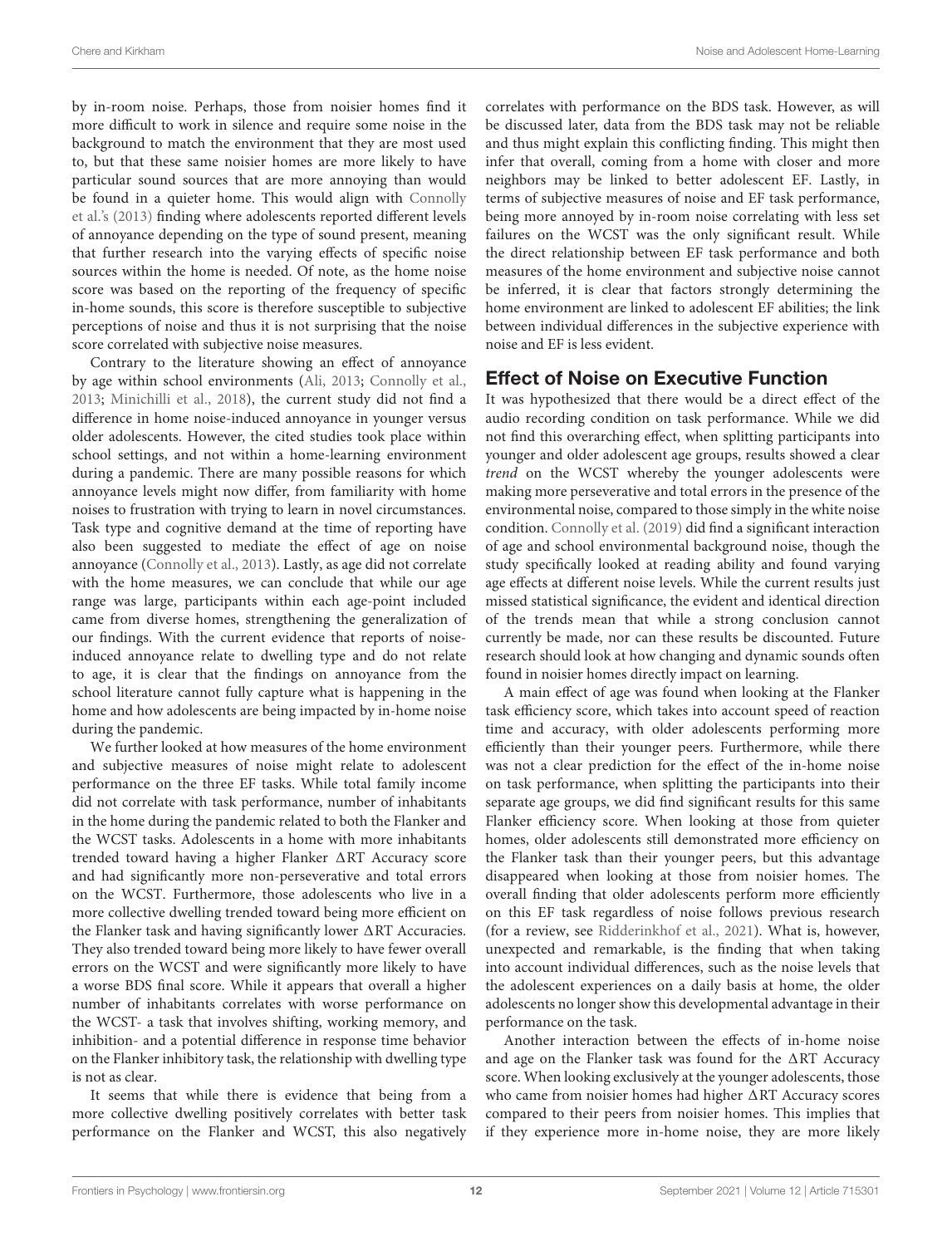to have similar reaction times for both correct and incorrect trials, whereas those from quieter homes clearly have a behavioral difference in their response times depending on accuracy. With no differences found for the older adolescents, it is apparent that only the younger adolescents are impacted by the long exposure to noise in this instance.

Overall, we can infer from these findings that regardless of the noise recording being played during the experiment, the noise that adolescents are frequently surrounded by in their home is having long-term effects on their EF. This finding, therefore, extends past pandemic-specific circumstances as it implies that regardless of the environment that they are learning in, be it their home or their school, coming from a home with higher noise levels can have disadvantageous effects for both older and younger adolescents.

Of note, it was predicted that there would be an interaction between noise condition and home noise, where those who experience higher in-home noise on a daily basis would do better in the environmental noise condition than those from quieter homes; however, no evidence was found for this on any of the tasks. Therefore, it does not seem that experience with inhome noise translates to a novel learning situation with similar noise. One potential limitation of the study that could explain why there was not an effect of audio recording condition on task performance could be that since participants heard the same audio recording repeated for each task, over time, they could have habituated to the noise and thus their performance would no longer have been affected by it. However, no order effects based on noise condition were found, meaning that the participants did not become habituated to the noise. Another possible explanation is that while the environmental audio was created to depict a naturalistic noisy home, homes can vary on specific sounds sources and frequency of sounds; thus, perhaps these intricacies that make up their in-home noise experience need to be matched in the audio in order for them to perform better compared to their peers from quieter homes. For example, while some participants from a noisy home may frequently hear planes overhead, peers from equivalently noisy homes may never hear planes, and thus would get more distracted by this sound source while completing the tasks. Thus, as mentioned previously, further research into the varying impact of specific sound sources within the home is needed.

Going back to the results on order effects, an overall effect of task order regardless of background noise was uncovered, with a higher IES score when the Flanker task was completed second. This potentially could be explained by research showing "inhibitory fatigue," whereby when completing two consecutive inhibition tasks, performance on the second is likely to be poorer than if a different task had preceded it [\(Diamond,](#page-15-9) [2013\)](#page-15-9). However, because the WCST preceded the Flanker task both when the Flanker was completed second and third, the finding of decreased efficiency when completed second cannot be due to this. As the order effect found did not interact with background noise, age, and home noise when these were checked, while there is no clear explanation for the finding, it was concluded that it had no influence on the current findings.

# Limitations and Future Directions

As the current study was designed and completed during a pandemic, it is important to highlight the limitations that were present in the current design. Importantly, while the two noise conditions used offered the ability to understand the influence of environmental noise, a true control condition without any noise would have been preferable. For instance, [Helps et al.](#page-15-27) [\(2014\)](#page-15-27) covaried for performance in a no-noise condition to determine the true effect of different levels of white noise on performance when testing children in a school room setting. While this may be feasible for certain designs where the children are all tested in the same environment and are exposed to the same environmental noise in the room, this was not feasible to implement in the current study. It is important to note as well that white noise has been found to influence children's EF task performance, with certain levels of white background noise aiding low-attentive children and hindering high attentive children [\(Söderlund](#page-16-16) [et al.,](#page-16-16) [2010;](#page-16-16) [Helps et al.,](#page-15-27) [2014\)](#page-15-27). Future research looking at the differences between environmental noise, white noise, and no noise would help to better understand and interpret the current findings. Additionally, the noise questionnaire used here has not been validated against true measures of in-home noise levels, and as previously mentioned, it is susceptible to subjective perceptions of noise. Without a direct measure of noise, the current study was not able to disentangle objective and subjective effects of noise, though with learning being such a multifaceted construct, it is likely that both play an important role. In terms of the participants, while neurotypical adolescents were advertised for during recruitment, further checks should be implemented in future to ensure that other factors linked to EF ability and noise sensitivity, such as autism [\(Kouklari et al.,](#page-15-28) [2018;](#page-15-28) [Schwartz et al.,](#page-16-17) [2020\)](#page-16-17), are not influencing the results.

Of further note, as the EF tasks used were a proxy for the cognitive demands often found within academic learning, the current study is a first step toward understanding the direct effect of in-home noise on home-learning. Further research is very much needed to fully understand the extent to which the pandemic has affected students within secondary education. For instance, a recent study by [Muzi et al.](#page-16-18) [\(2021\)](#page-16-18) looking at adolescent wellbeing during the pandemic found an increase in problematic social media usage, which was then further linked to higher rates of attentional and other emotional-behavioral problems. Future work should therefore look at the interplay between noise and social media distractions and its effects on adolescent attention, EF, and learning, especially within the context of the pandemic. The authors further highlight how adolescents with insecure attachment may be more susceptible to the fear and isolation brought about by the pandemic [\(Muzi et al.,](#page-16-18) [2021\)](#page-16-18). With attachment being linked to both EF [\(Escobar et al.,](#page-15-29) [2013\)](#page-15-29) and the home environment [\(Klemfuss et al.,](#page-15-30) [2018\)](#page-15-30), it would be important to take into account how attachment may be moderating the relationship between in-home noise and EF task performance, particular when considering that certain social-induced noises (e.g., a parent scolding a sibling) may have a different effect and may be more linked to attachment than a non-social noise (e.g., the washing machine running).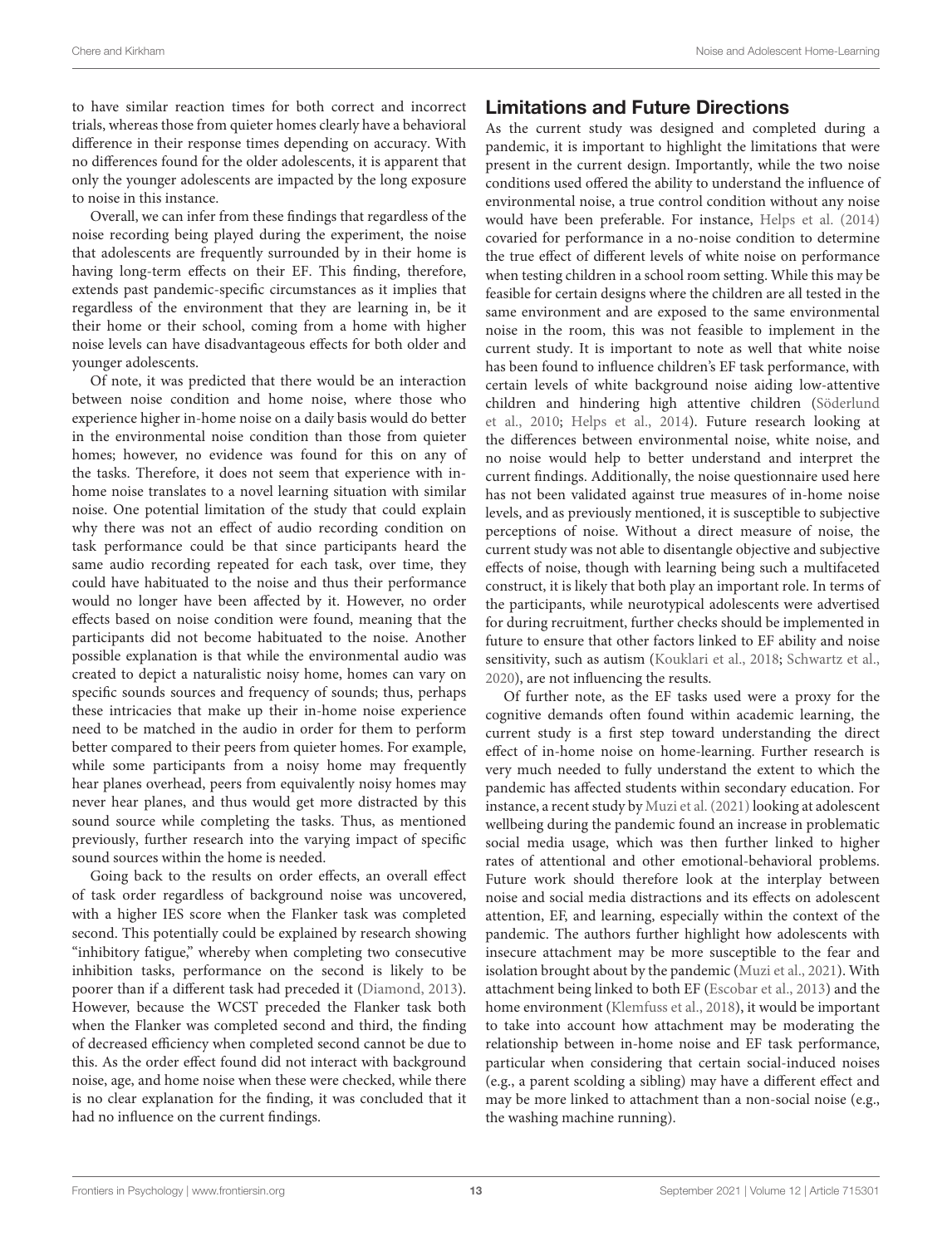# Advantages and Disadvantages of Independently Run Online Research

The potential advantages of independently run online research is vast, both for researchers and for the inclusion of heterogeneous participants. Importantly, for researchers, independent online research can increase productivity by reducing the many months, and sometimes years that are spent collecting data. In addition, it allows for research groups with less funding for bringing participants into the lab, or indeed smaller spaces, to conduct large-scale projects. Furthermore, projects and ideas are sometimes limited due the time imposed by data collection, and an increase in the online tools available to conduct high caliber research can significantly change this. Crucially though, there are certain tasks and forms of research that will not be able to be translated to an online and/or independent format. The BDS task used in the current study is a prime example. While it is a popular and well validated working memory task within the field due to its use in the standardized Wechsler Intelligence Scale for Children [\(Wechsler,](#page-16-19) [2014\)](#page-16-19), it does not translate well to an online and independent format. Regardless of telling participants to not write down the numbers, it is likely that many participants still did this, potentially explaining the current lack of findings for this task. Thus, as the BDS does not seem to be adaptable, conclusions for BDS performance have not been made in the current study. With no easy way of controlling for this limitation, the future use of this task in independently run online environments is not advised.

In terms of online research helping with participant heterogeneity, as recruitment is not limited to a specific location, it has the potential to recruit a much more diverse participant pool. Location based research tends to only attract families of higher socioeconomic status that have the time and financial freedom to travel and spend a few hours at the lab, making it difficult to break the W.E.I.R.D cycle of data collection. Running independent online research can also enable more global research, as time zones are no longer a constraint. Of note though, simply translating research to an online format does not automatically lead to a more heterogeneous sample, as can be seen in the current sample, and careful steps still need to be taken to include a more diverse sample. Furthermore, issues with collecting sociodemographic information arose. In the current study, it was evident that these independent adolescents occasionally completed the sociodemographic questionnaire with their own information rather than their parents', reducing the data that we could interpret. We did find that including the option to select "Do not know," as we had for total family income, reduced the reporting of incorrect data. Thus, by making it abundantly clear who the question is referring to, as well as giving participants an option to opt out in case their parent is not accessible at the time of completing the questionnaire, will ensure accurate sociodemographic data collection.

Naturally, with an independently run online study, there is less researcher control over the testing environment. Steps, however, can be taken to ensure experimental rigor. For instance, as auditory stimuli were key for the current experiment, an objective

headphone screening task worked well to guarantee good hearing ability, working headphones, and that the participants were wearing the headphones. This did, however, mean that before data processing, 19 participants were already excluded. Furthermore, additional pre-processing steps were included in the current study to help ensure high data quality. Participants or individual data points were excluded based on loading delays, time taken to complete the task, response time, not following the rules, audio consistently restarting, audio stopping before the end of the task, and self-reported audio issues. Unfortunately, this inevitably means greater data loss, with many of these exclusions not being necessary or as common during in-lab testing. Fortunately, with online data collection being faster, including more participants is easy enough to ensure high data quality. So while some control of the testing environment is lost in online and independently run studies, steps can be implemented to resolve these issues and allow researchers to reap the many benefits that this methodology enables.

# **CONCLUSION**

Overall, the current study clearly demonstrates that the home environment influences the subjective perception of noise. In particular, we found converging evidence with the school literature that higher levels of noise correlate with higher rates of annoyance in adolescents. Furthermore, while we did not find a significant direct effect of background noise on EF task performance, actual in-home noise levels significantly affected task performance. Regardless of the background audio presented while completing the task, both younger and older adolescents showed evidence that consistently being in a noisy home impacted their EF task performance. With in-home noise levels having long-term effects on EF, it is clear that more research needs to be done to better understand the influence that the home environment may be having on learning within the home, as well as within schools.

# DATA AVAILABILITY STATEMENT

The raw data supporting the conclusions of this article will be made available by the authors, without undue reservation.

# ETHICS STATEMENT

The studies involving human participants were reviewed and approved by the School of Sciences Ethics Committee at Birkbeck, University of London (reference number: 192071). Written informed consent to participate in this study was provided by the participants' legal guardian/next of kin, or by the participant themself if they were 16 years of age or older.

# AUTHOR CONTRIBUTIONS

BC and NK contributed to the conception and design of the study. BC created the study, recruited participants, pre-processed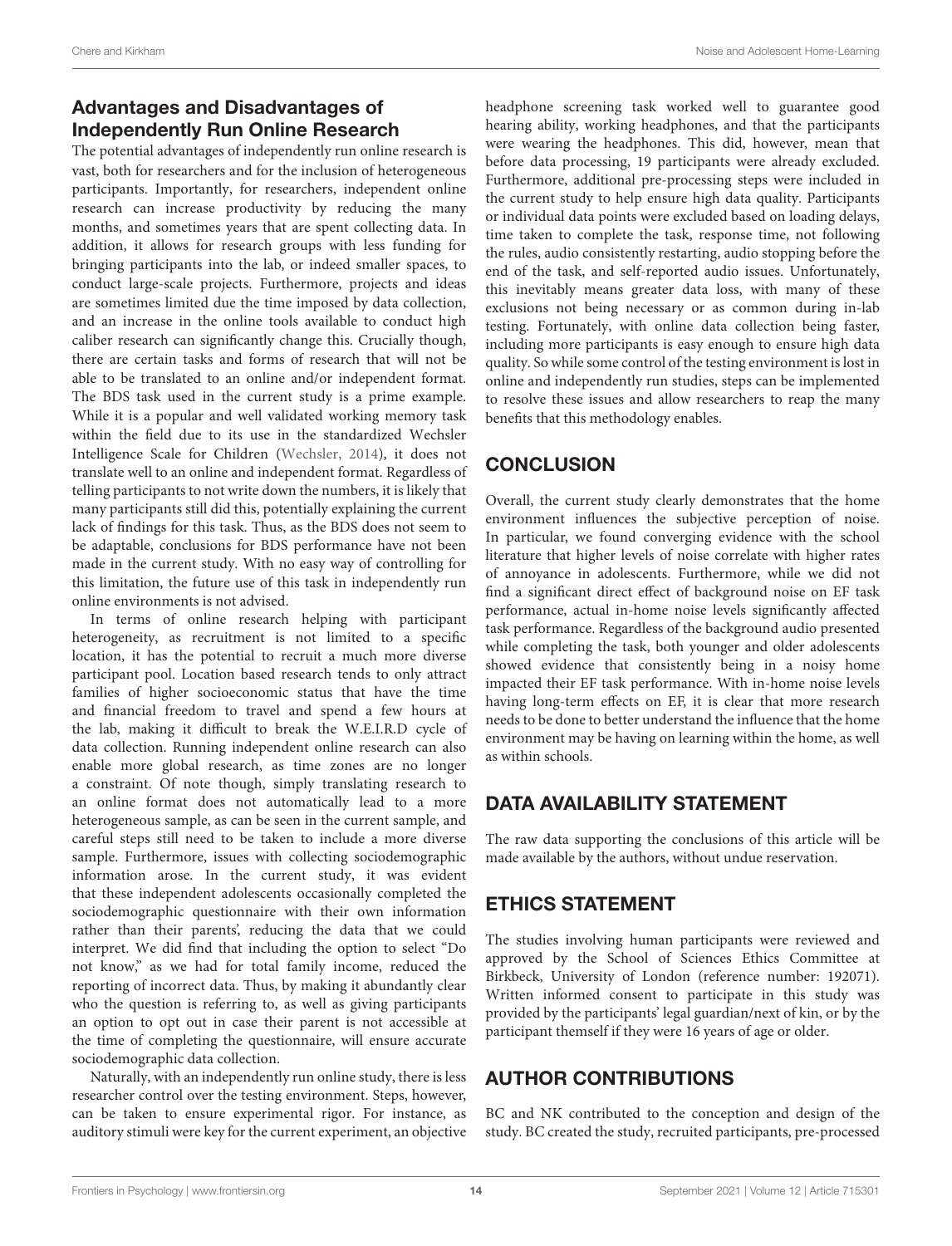the data, performed the statistical analysis, and wrote the first draft of the manuscript. NK wrote sections of the manuscript. Both authors contributed to manuscript revision, read, and approved the submitted version.

# FUNDING

This research was funded by an Economic and Social Research Council UBEL studentship (grant reference: ES/P000592/1).

## **REFERENCES**

- <span id="page-15-6"></span>Ali, S. A. A. (2013). Study effects of school noise on learning achievement and annoyance in Assiut city. Egypt. Appl. Acoust. 74, 602–606. [doi: 10.1016/j.](https://doi.org/10.1016/j.apacoust.2012.10.011) [apacoust.2012.10.011](https://doi.org/10.1016/j.apacoust.2012.10.011)
- <span id="page-15-20"></span>Anwyl-Irvine, A. L., Massonnié, J., Flitton, A., Kirkham, N., and Evershed, J. K. (2020). Gorilla in our midst: an online behavioral experiment builder. Behav. Res. Methods 52, 388–407. [doi: 10.3758/s13428-019-01237-x](https://doi.org/10.3758/s13428-019-01237-x)
- <span id="page-15-11"></span>Best, J. R., Miller, P. H., and Naglieri, J. A. (2011). Relations between executive function and academic achievement from ages 5 to 17 in a large, representative national sample. Learn. Individ. Differ. 21, 327–336. [doi: 10.1016/j.lindif.2011.](https://doi.org/10.1016/j.lindif.2011.01.007) [01.007](https://doi.org/10.1016/j.lindif.2011.01.007)
- <span id="page-15-19"></span>Brown, V. A., Hedayati, M., Zanger, A., Mayn, S., Ray, L., Dillman-Hasso, N., et al. (2018). What accounts for individual differences in susceptibility to the McGurk effect? PLoS One 13:e0207160. [doi: 10.1371/journal.pone.0207160](https://doi.org/10.1371/journal.pone.0207160)
- <span id="page-15-15"></span>Cameron-Blake, E., Tatlow, H., Wood, A., Hale, T., Kira, B., Petherick, A., et al. (2020). Variation in the Response to COVID-19 Across the Four Nations of the United Kingdom. Blavatnik School of Government Working Paper. Available online at: [www.bsg.ox.ac.uk/covidtracker](http://www.bsg.ox.ac.uk/covidtracker)
- <span id="page-15-13"></span>Casey, J. A., Morello-Frosch, R., Mennitt, D. J., Fristrup, K., Ogburn, E. L., and James, P. (2017). Race/ethnicity, socioeconomic status, residential segregation, and spatial variation in noise exposure in the contiguous United States. Environ. Health Perspect. 125:77017. [doi: 10.1289/EHP898](https://doi.org/10.1289/EHP898)
- <span id="page-15-25"></span>Cianchetti, C., Corona, S., Foscoliano, M., Contu, D., and Sannio-Fancello, G. (2007). Modified Wisconsin Card sorting Test (MCST, MWCST): normative data in children 4–13 Years old, according to classical and new types of scoring. Clin. Neuropsychol. 21, 456–478. [doi: 10.1080/1385404060062](https://doi.org/10.1080/13854040600629766) [9766](https://doi.org/10.1080/13854040600629766)
- <span id="page-15-8"></span>Connolly, D., Dockrell, J., Shield, B., Conetta, R., Mydlarz, C., and Cox, T. (2019). The effects of classroom noise on the reading comprehension of adolescents. J. Acoust. Soc. Am. 145, 372–381. [doi: 10.1121/1.5087126](https://doi.org/10.1121/1.5087126)
- <span id="page-15-5"></span>Connolly, D. M., Dockrell, J. E., Shield, B. M., Conetta, R., and Cox, T. J. (2013). Adolescents' perceptions of their school's acoustic environment: the development of an evidence based questionnaire. Noise Health 15:269. [doi:](https://doi.org/10.4103/1463-1741.113525) [10.4103/1463-1741.113525](https://doi.org/10.4103/1463-1741.113525)
- <span id="page-15-12"></span>Dale, L. M., Goudreau, S., Perron, S., Ragettli, M. S., Hatzopoulou, M., and Smargiassi, A. (2015). Socioeconomic status and environmental noise exposure in Montreal, Canada. BMC Public Health 15:205. [doi: 10.1186/s12889-015-](https://doi.org/10.1186/s12889-015-1571-2) [1571-2](https://doi.org/10.1186/s12889-015-1571-2)
- <span id="page-15-0"></span>Department for Education and Skills (2015). Building Bulletin 93 Acoustic Design of Schools: Performance Standards. London: The Stationary Office.
- <span id="page-15-9"></span>Diamond, A. (2013). Executive functions. Ann. Rev. Psychol. 64, 135–168. [doi:](https://doi.org/10.1146/annurev-psych-113011-143750) [10.1146/annurev-psych-113011-143750](https://doi.org/10.1146/annurev-psych-113011-143750)
- <span id="page-15-14"></span>Dumas, J. E., Nissley, J., Nordstrom, A., Smith, E. P., Prinz, R. J., and Levine, D. W. (2005). Home chaos: sociodemographic, parenting, interactional, and child correlates. J. Clin. Child Adolesc. Psychol. 34, 93–104. [doi: 10.1207/](https://doi.org/10.1207/s15374424jccp3401_9) [s15374424jccp3401\\_9](https://doi.org/10.1207/s15374424jccp3401_9)
- <span id="page-15-4"></span>Enmarker, I., and Boman, E. (2004). Noise annoyance responses of middle school pupils and teachers. J. Environ. Psychol. 24, 527–536. [doi: 10.1016/j.jenvp.2004.](https://doi.org/10.1016/j.jenvp.2004.09.005) [09.005](https://doi.org/10.1016/j.jenvp.2004.09.005)
- <span id="page-15-29"></span>Escobar, M. J., Rivera-Rei, A., Decety, J., Huepe, D., Cardona, J. F., Sigman, M., et al. (2013). Attachment patterns trigger differential neural signature of

### ACKNOWLEDGMENTS

Thank you to the administration team at the Centre for Brain and Cognitive Development and to the support team at Gorilla. Thank you to all families who took part in this study.

# <span id="page-15-18"></span>SUPPLEMENTARY MATERIAL

The Supplementary Material for this article can be found online at: [https://www.frontiersin.org/articles/10.3389/fpsyg.](https://www.frontiersin.org/articles/10.3389/fpsyg.2021.715301/full#supplementary-material) [2021.715301/full#supplementary-material](https://www.frontiersin.org/articles/10.3389/fpsyg.2021.715301/full#supplementary-material)

emotional processing in adolescents. PLoS One 8:e70247. [doi: 10.1371/journal.](https://doi.org/10.1371/journal.pone.0070247) [pone.0070247](https://doi.org/10.1371/journal.pone.0070247)

- <span id="page-15-2"></span>Fink, D. J. (2017). What is a safe noise level for the public? Am. J. Public Health 107, 44–45. [doi: 10.2105/AJPH.2016.303527](https://doi.org/10.2105/AJPH.2016.303527)
- <span id="page-15-3"></span>Guski, R., Schreckenberg, D., and Schuemer, R. (2017). WHO environmental noise guidelines for the European region: a systematic review on environmental noise and annoyance. Int. J. Environ. Res. Public Health 14:1539. [doi: 10.3390/](https://doi.org/10.3390/ijerph14121539) [ijerph14121539](https://doi.org/10.3390/ijerph14121539)
- <span id="page-15-16"></span>Hale, T., Atav, T., Hallas, L., Kira, B., Phillips, T., Petherick, A., et al. (2020). Variation in US States' Responses to COVID-19. Blavatnik School of Government Working Paper. Available online at: [www.bsg.ox.ac.uk/covidtracker](http://www.bsg.ox.ac.uk/covidtracker)
- <span id="page-15-27"></span>Helps, S. K., Bamford, S., Sonuga-Barke, E. J., and Söderlund, G. B. (2014). Different effects of adding white noise on cognitive performance of sub-, normal and super-attentive school children. PLoS One 9:e112768. [doi: 10.1371/journal.](https://doi.org/10.1371/journal.pone.0112768) [pone.0112768](https://doi.org/10.1371/journal.pone.0112768)
- <span id="page-15-21"></span>Huizinga, M., and van der Molen, M. W. (2007). Age-group differences in set-switching and set-maintenance on the Wisconsin card sorting task. Dev. Neuropsychol. 31, 193–215. [doi: 10.1080/87565640701190817](https://doi.org/10.1080/87565640701190817)
- <span id="page-15-24"></span>Imburgio, M. J., Banica, I., Hill, K. E., Weinberg, A., Foti, D., and MacNamara, A. (2020). Establishing norms for error-related brain activity during the arrow Flanker task among young adults. NeuroImage 213:116694. [doi: 10.1016/j.](https://doi.org/10.1016/j.neuroimage.2020.116694) [neuroimage.2020.116694](https://doi.org/10.1016/j.neuroimage.2020.116694)
- <span id="page-15-10"></span>Jacob, R., and Parkinson, J. (2015). The potential for school-based interventions that target executive function to improve academic achievement: a review. Rev. Educ. Res. 85, 512–552. [doi: 10.3102/0034654314561338](https://doi.org/10.3102/0034654314561338)
- <span id="page-15-23"></span>King, L. S., Dennis, E. L., Humphreys, K. L., Thompson, P. M., and Gotlib, I. H. (2020). Cross-sectional and longitudinal associations of family income-to-needs ratio with cortical and subcortical brain volume in adolescent boys and girls. Dev. Cogn. Neurosci. 44:100796. [doi: 10.1016/j.dcn.2020.100796](https://doi.org/10.1016/j.dcn.2020.100796)
- <span id="page-15-1"></span>Klatte, M., Bergström, K., and Lachmann, T. (2013). Does noise affect learning? A short review on noise effects on cognitive performance in children. Front. Psychol. 4:578. [doi: 10.3389/fpsyg.2013.00578](https://doi.org/10.3389/fpsyg.2013.00578)
- <span id="page-15-30"></span>Klemfuss, J. Z., Wallin, A. R., and Quas, J. A. (2018). Attachment, household chaos, and children's health. Fam. Syst. Health 36:303. [doi: 10.1037/fsh0000303](https://doi.org/10.1037/fsh0000303)
- <span id="page-15-28"></span>Kouklari, E. C., Tsermentseli, S., and Monks, C. P. (2018). Hot and cool executive function in children and adolescents with autism spectrum disorder: crosssectional developmental trajectories. Child Neuropsychol. 24, 1088–1114. [doi:](https://doi.org/10.1080/09297049.2017.1391190) [10.1080/09297049.2017.1391190](https://doi.org/10.1080/09297049.2017.1391190)
- <span id="page-15-26"></span>Lipsey, M. W., Nesbitt, K. T., Farran, D. C., Dong, N., Fuhs, M. W., and Wilson, S. J. (2017). Learning-related cognitive self-regulation measures for prekindergarten children: a comparative evaluation of the educational relevance of selected measures. J. Educ. Psychol. 109, 1084–1102. [doi: 10.1037/edu00](https://doi.org/10.1037/edu0000203) [00203](https://doi.org/10.1037/edu0000203)
- <span id="page-15-7"></span>Lundquist, P., Holmberg, K., and Landstrom, U. (2000). Annoyance and effects on work from environmental noise at school. Noise Health 2:39. [doi: 10.1121/2.](https://doi.org/10.1121/2.0000641) [0000641](https://doi.org/10.1121/2.0000641)
- <span id="page-15-17"></span>MacArthur Research Network on SES and Health (2008). Sociodemographic Questionnaire. Available online at: [https://macses.ucsf.edu/research/](https://macses.ucsf.edu/research/socialenviron/sociodemographic.php) [socialenviron/sociodemographic.php](https://macses.ucsf.edu/research/socialenviron/sociodemographic.php) (accessed May 22, 2020).
- <span id="page-15-22"></span>Massonnié, J. (2020). Understanding the Impact of Classroom Noise on Children's Learning and Well-Being, and its Modulation by Executive Functions. Doctoral dissertation. London: Birkbeck, University of London.